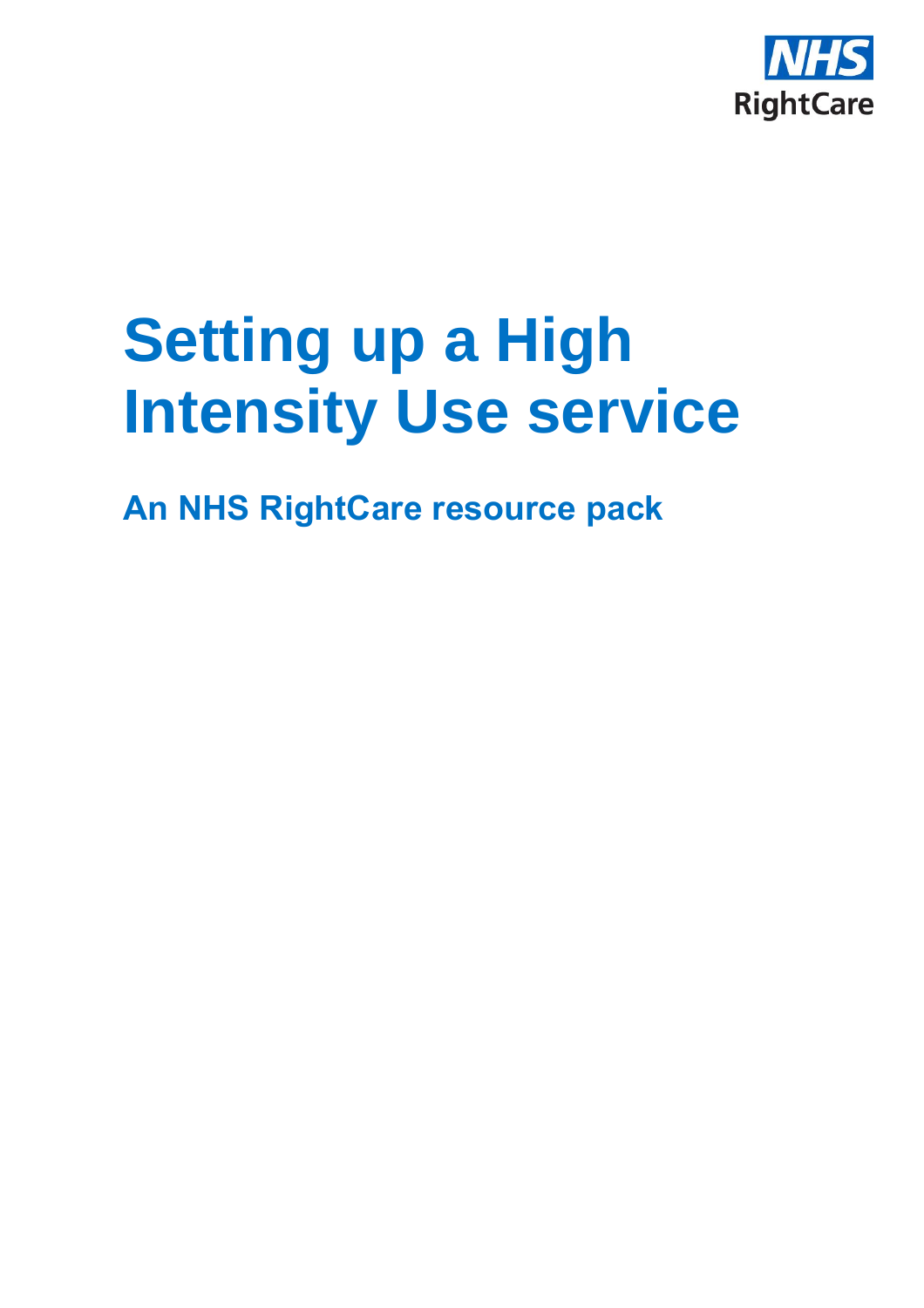## **Setting up a High Intensity Use Service A Resource Pack**

First published: January 2017

Updated: March 2021

Prepared by: NHS RightCare

Publications approval number: **000462**

NHS RightCare is a programme of NHS England and NHS Improvement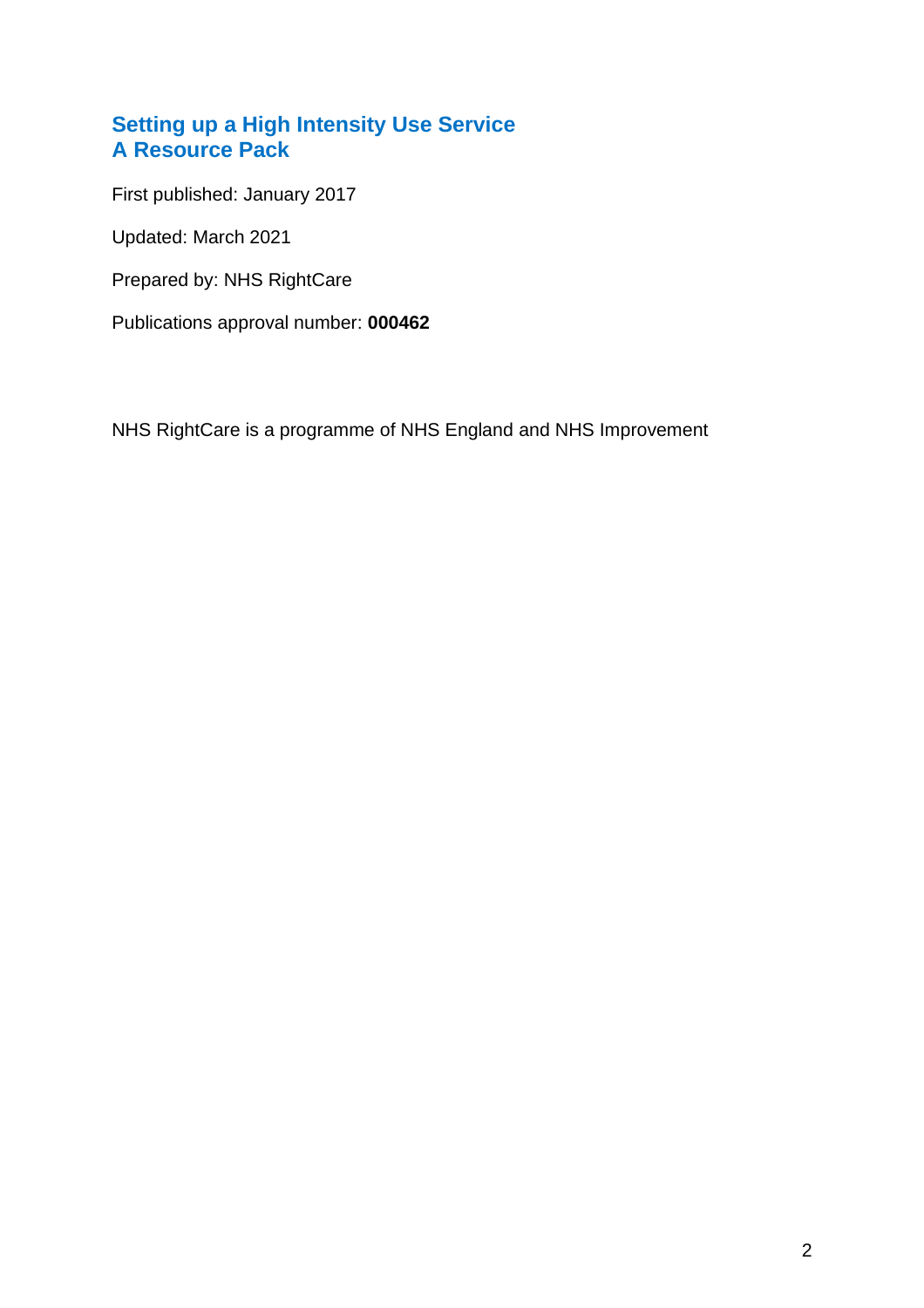## **Contents**

| 1.  |                                                              |  |
|-----|--------------------------------------------------------------|--|
| 2.  |                                                              |  |
| 3.  |                                                              |  |
| 4.  |                                                              |  |
| 5.  |                                                              |  |
| 6.  |                                                              |  |
| 7.  |                                                              |  |
| 8.  |                                                              |  |
|     |                                                              |  |
|     |                                                              |  |
|     | 10.1                                                         |  |
|     | 10.2                                                         |  |
|     | 10.3                                                         |  |
|     | Information Sharing and Processing Agreement MOU  27<br>10.4 |  |
| 11. |                                                              |  |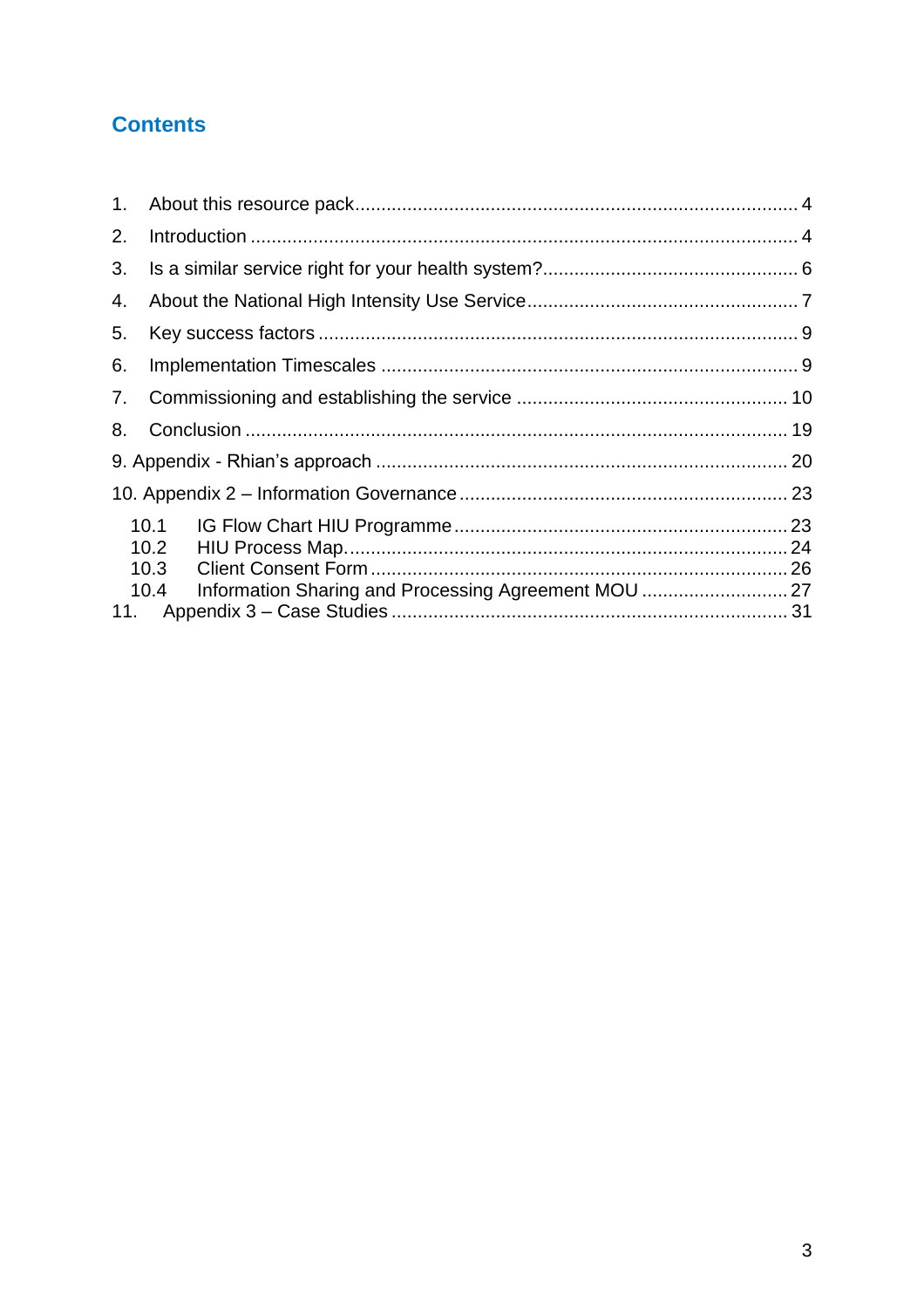## <span id="page-3-0"></span>**1. About this resource pack**

Resource packs are intended to support local health systems who think that these innovations can be adapted and adopted to support an improvement opportunity in their local area. They are not intended as guidance and it is up to the local community to ensure that the innovation is:

- Suitable for the local population
- Supported by appropriate governance
- Evaluated to ensure that the innovation is having an impact

The resources provided as part of the packs are an example of those used in a particular place and can be adapted, built on and improved to suit local circumstances.

## <span id="page-3-1"></span>**2. Introduction**

## **Quick facts**

- Annual costs of one WTE (Whole Time Equivalent) resource.
- Time to set up service three months.
- Expected timeframe for return on investment three to six months.

The High Intensity Use (HIU) service (first launched in Blackpool) offers a robust way of reducing high intensity use of health services, primarily A&E and non-elective admissions and can also contribute to reducing other avoidable unscheduled care contacts such as primary care and mental health services.

Now live in over 100 CCGs across the country, the programme is freeing up front line resources to focus on other patients and reduce costs. It uses a one-to-one coaching approach, targeting people who use healthcare more than expected. HIU schemes support some of the most vulnerable individuals within the community to flourish, whilst making the best use of available resources.

> *"This scheme has saved my life – I don't recognise the person I was then." Client*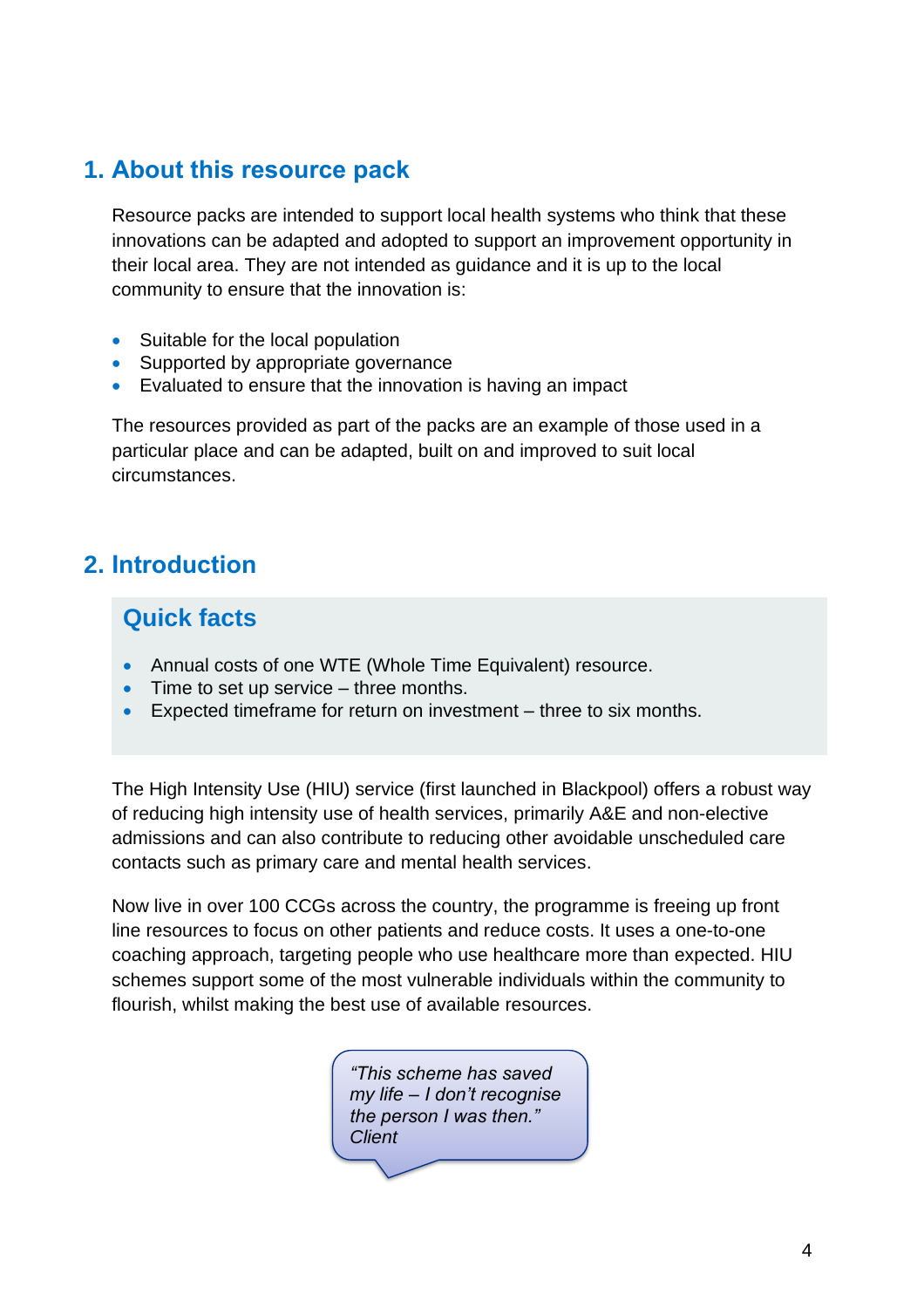Analysis of existing sites show that on introduction of the service, at an average annual cost of £50,000, a positive impact is achieved within the first three months. For the individuals targeted, when the three months' post intervention activity was compared with the three months' pre-intervention activity:

- A&E attendances were down by 38% 84%
- Non-elective admissions were down by 24% 84%
- 999 calls were down by 15% 78%
- Individuals flourish with many reconnecting with their community, developing from negative to positive contributors to society, delivering significant economic benefits.

Whilst the intensity of service use for some individuals may not have continued at quite the same scale had there been no intervention, the cohort is replaced every three to six months by others at the peak of their service use. Therefore, the benefits available to the population and health economy keep repeating. There will always be a list of the top 50 people who make attend A&E most often (albeit reducing in frequency as the programme progresses and improves its pro-activeness), so it's a non-recurrent saving that can be delivered every year with a new/different cohort.

Established services have demonstrated that post intervention, activity remains significantly and sustainably reduced for the duration of the service.

There are many individuals who have been stuck in the 'revolving door' of unscheduled care for years who clearly benefit from a different approach, like the one described in this resource pack. Therefore, this pack has been put together to share the 100+ live CCG's experience and offer support to other areas who are thinking about doing something similar. As mentioned above, it is not intended as guidance.

Thank you to the CCGs for sharing their resources and learning.

*·*

*"This scheme helped to shape a service around clients' needs rather than making clients fit in to the rigidity of health/social care services – it's person centred" Service provider*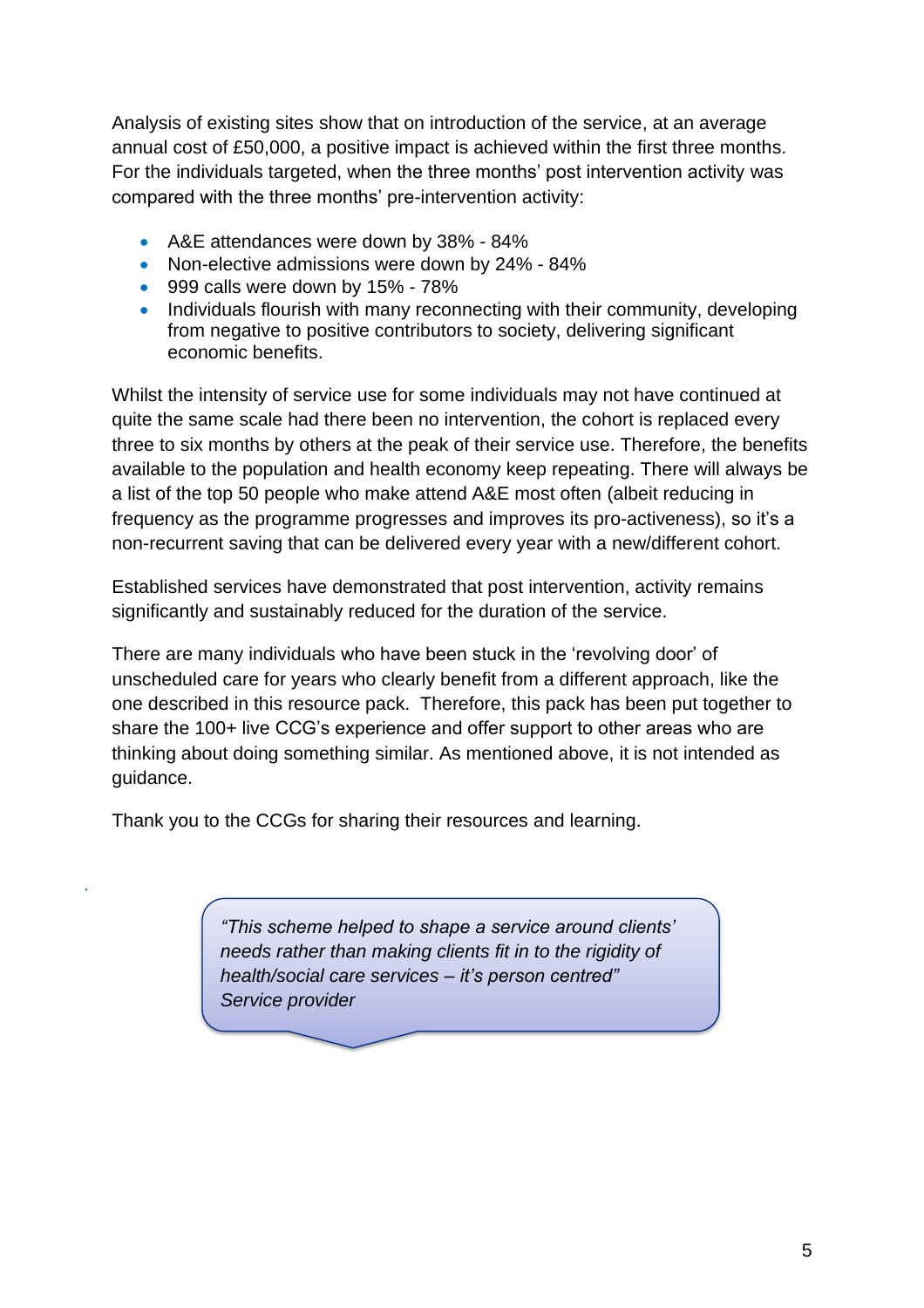## **About NHS RightCare**

NHS RightCare delivery is a model of: Diagnose, Develop, Deliver.



RightCare's offer is aimed at systems and starts with a review of indicative data to identify opportunities to reduce unwarranted variation and improve population healthcare. RightCare supplies systems with tools and products to identify improvements using evidence-based best practice, developed with our national partners, at the moment that local clinicians are considering what good looks like in that area of their system. The data and evidence provide a set of resources to support systems to concentrate their improvement efforts where there is greatest opportunity to address variation and improve population health.

## <span id="page-5-0"></span>**3. Is a similar service right for your health system?**

The High Intensity Use service contributes to the delivery of the NHS Long Term Plan by reducing demand in Urgent and Emergency Care.

As part of the 2019/20 NHS Operational Planning and Contracting Guidance, **all health systems in England must implement a High Intensity Use service**.

NHS RightCare supports local systems to use this resource pack to implement the HIU model. They can also work with you to identify the potential opportunity for your system using the NHS England and NHS Improvement HIU opportunity tool. Alternatively, systems can approach the Business Intelligence team at the targeted Acute Trust or their CSU to complete the following starting point data form to clearly identify the need for the service and the size of the challenge.

[Starting Point Data Form](https://www.england.nhs.uk/publication/high-intensity-user-service-resource-pack-supporting-documents/)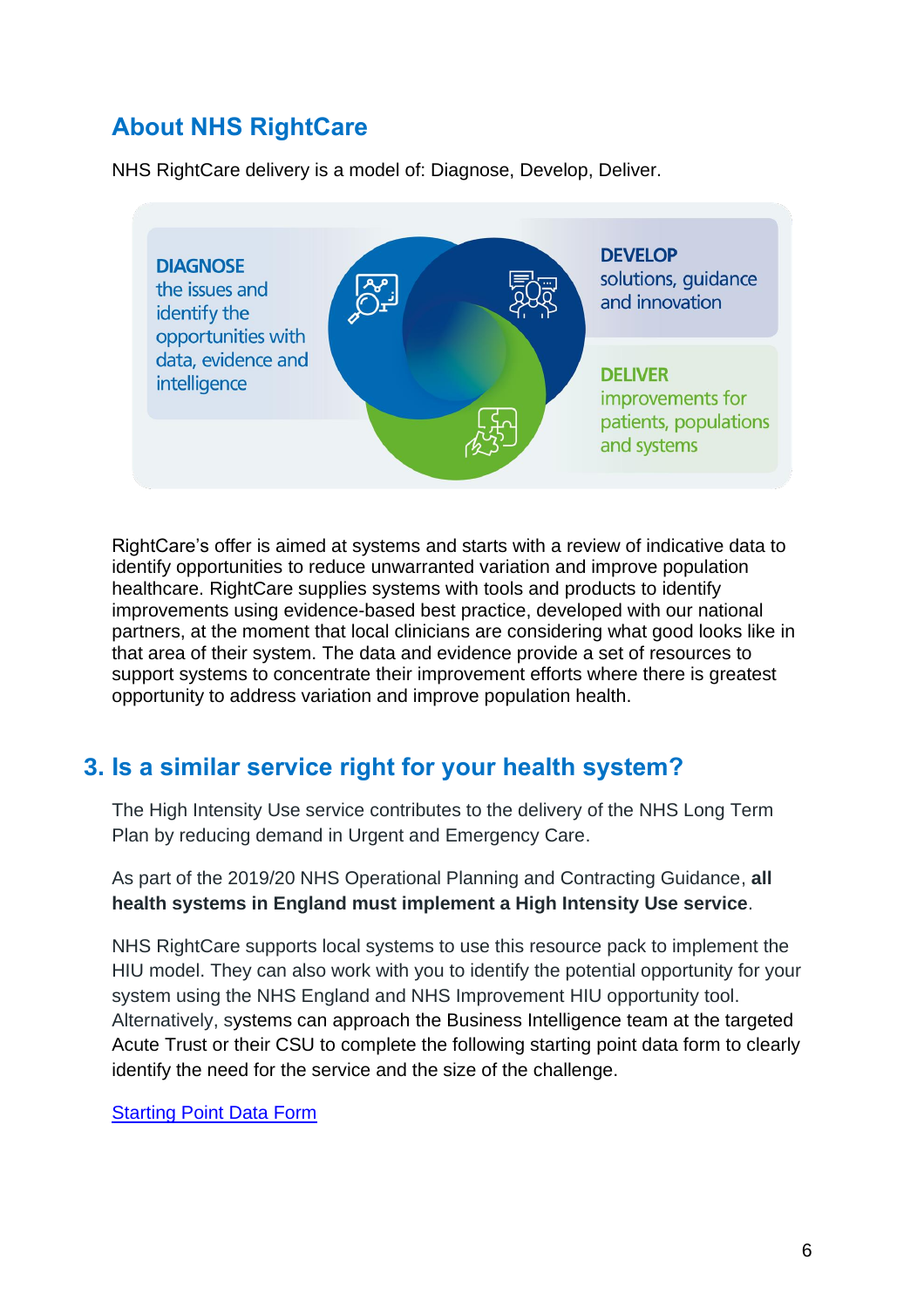The High Intensity Use programme is an example of innovative service delivery where NHS RightCare has supported the transition from innovation to mainstream service delivery. As HIU services are spread across the country it is important that implementation and delivery is evaluated in terms of impact. There is an expectation that all local health systems should develop an approach to evaluation that will allow the learning to be used to identify what works well for the benefit of patients.

## <span id="page-6-0"></span>**4. About the National High Intensity Use Service**

The service comprises a High Intensity Use lead that proactively makes contact with the most frequent attenders of the local A&E to find out how the local health and social care system could better meet their needs.

The objectives of the service are to:

## **Measurable:**

- Identify those at greatest risk of A&E attendance and non-elective admissions.
- Proactively work with a rolling cohort of people who access healthcare more than expected, using a truly personalised approach.
- Reduce A&E attendances and avoidable non-elective admissions of individuals within this cohort.
- Reduce 999 calls of the people worked with, as a natural by-product.

## **More difficult to measure but essential:**

- Form robust networks of community health, social care, mental health and the voluntary sector to work with individuals part of the service, creating true integrated working.
- Provide a service driven by quality with positive human outcomes observed.
- Act as a conduit to negotiate and de-escalate issues before a crisis occurs; a situation which has historically led to a destabilisation of their condition, resulting in an A&E attendance, admission or 999 call.
- Improve communication and partnership working between those involved in the individuals' care 24/7.
- Identify patterns and 'causal factors' that may lead to high intensity use of services, and take action to better support people before this occurs.
- Empower individuals to self-manage, feel confident and reconnect into their communities if they wish to.
- Drive equality and patient voice.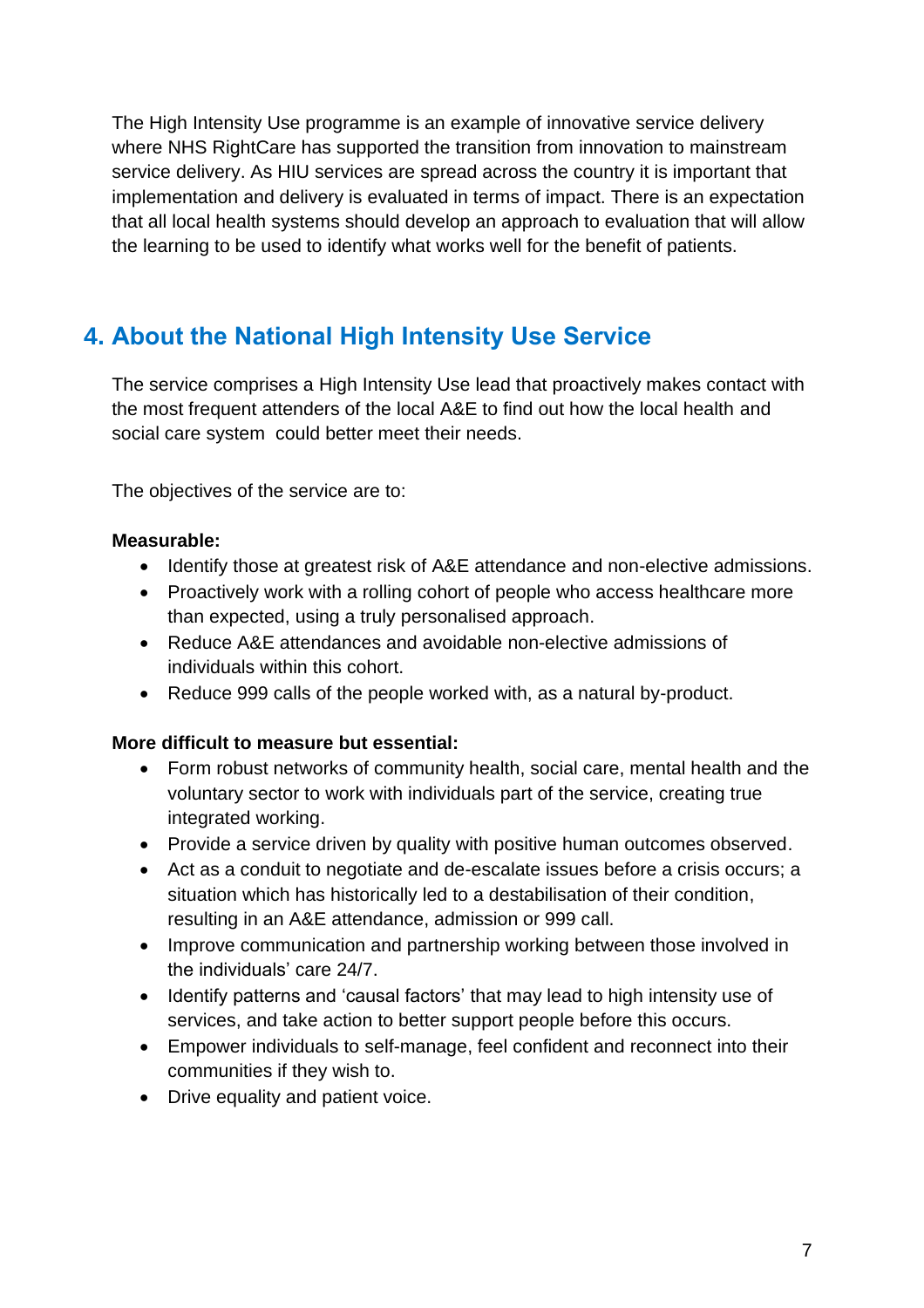The principles of the service are to:

- **1. Identify.** The top 50 people who make most high intensity use of A&E are identified utilising A&E data systems. Some additional clients are selected due to their vulnerability as opposed to chronically high use of health services. This group may be refereed into the service by concerned organisations as having called 999 or presented to A&E fewer times in comparison to others but presented with high risk episodes of self-harm or homelessness.
- **2. Personalise.** The individuals are contacted directly, usually by a phone call from the HIU lead. The calls focus on the individual's issues, identifying, demedicalising, de-criminalising and humanising their needs to uncover the 'real' reason for attending A&E, calling 999 or an admission.
- **3. De-escalate.** Many individuals use health care frequently due to an escalation in their social, emotional, financial or family issues; an unmet need. Competent deescalation is facilitated by offering immediate access to an appropriate one-toone coaching support service (the HIU lead).
- **4. Discharge.** Discharge from the project to community or voluntary support services takes place when the individual requires on-going support but not at the intensity or specialism of the HIU lead. Many individuals, following initial support from the HIU service are discharged without the need for follow up but this needs to be done skilfully, mindfully and delicately. Many are reconnected to their community with renewed friends and purpose. The word 'discharge' is not used with individuals as people hear 'rejection'. So connecting individuals to the community without immediate relapse requires consideration.
- **5. Manage relapse**. Once supported by the service, individuals often begin to feel more positive, decrease their dependency and improve their personal outcomes. Relapse can occur when individuals begin to feel isolated again or feel they can no longer cope with a change in situation. They may begin attending A&E again but more usually, individuals instead contact the HIU lead directly who picks up their issue and helps them navigate through the difficult time rather than feeling the only option is to reattend A&E.
- **6. Quality of intervention.** Higher quality more personalised and effective interventions will create robust connections and positive outcomes for individuals and deliver financial savings to the system with increased pace.

A personal account of the National HIU programme lead's approach is included in the Appendix of this document.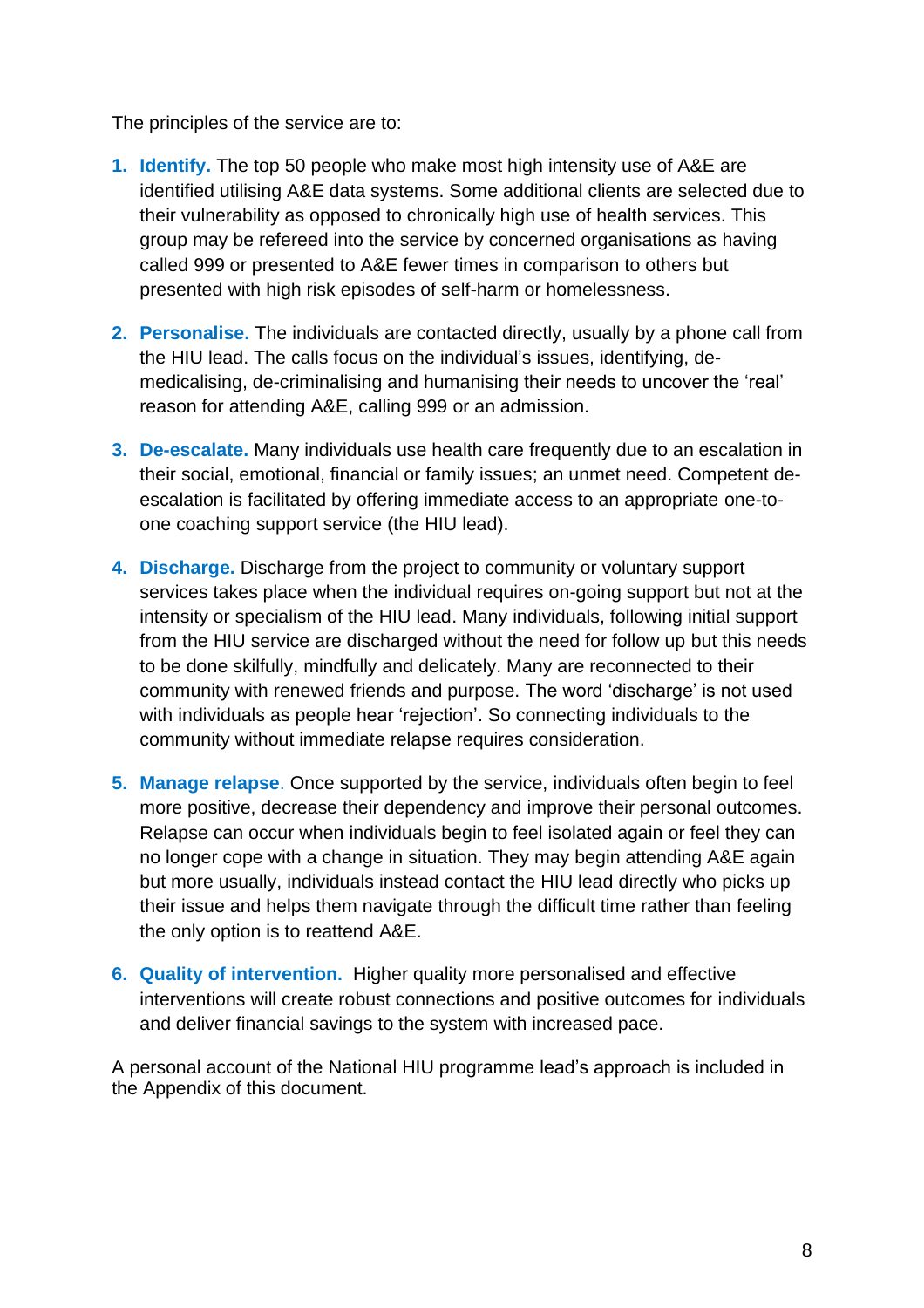## <span id="page-8-0"></span>**5. Key success factors**

Based on national feedback, there are five key success factors that are viewed as critical to the delivery of the desired outcomes:

- **1. Select the right person for the role** you need someone with high emotional intelligence, resilience and a natural ability to problem solve creatively.
- **2.** Provide your High Intensity Use lead with training, **ongoing support and coaching** to prevent burn out and to sustain successful outcomes over time. It also allows the programme to run efficiently with reduced effort required by the CCG at the beginning.
- **3. Give them freedom to act and freedom to innovate** concentrate on the outcomes you want rather than being prescriptive about how they will be achieved. Be brave - the right person will guide the way.
- **4. Commit for a minimum 18 months** you will need this time to attract the right candidate to implement the approach and to sustain later cohorts.
- **5. Source an automated, independent evaluation method** that allows you to demonstrate quantitative and qualitative outcomes so you can evidence success.

## <span id="page-8-1"></span>**6. Implementation Timescales**

It is tempting to wait until all parts of the plan is in place to begin the programme but this is not necessary and often, by the time the all the relevant information is gathered and services involved are briefed, the information is out of date or leads to further questions. The advice from NHSE/I and the national lead for the programme is to 'Be Brave. Just start' and adapt as you go along.

From appointment of the worker, [timescales for implementation](https://www.england.nhs.uk/publication/high-intensity-user-service-resource-pack-supporting-documents/) can be relatively quick if all stakeholders are on board. The month prior to implementation requires identification of the cohort and getting data sharing agreements in place so that the programme can hit the ground running from the outset.

Indicative timescales could comprise:

- Month 0 Appointment of worker, preparation & training.
- Month 1 Relationship building and start work with first cohort.
- Month 3 Should start to see some real results in first cohort who should be ready for discharge and a new cohort starts.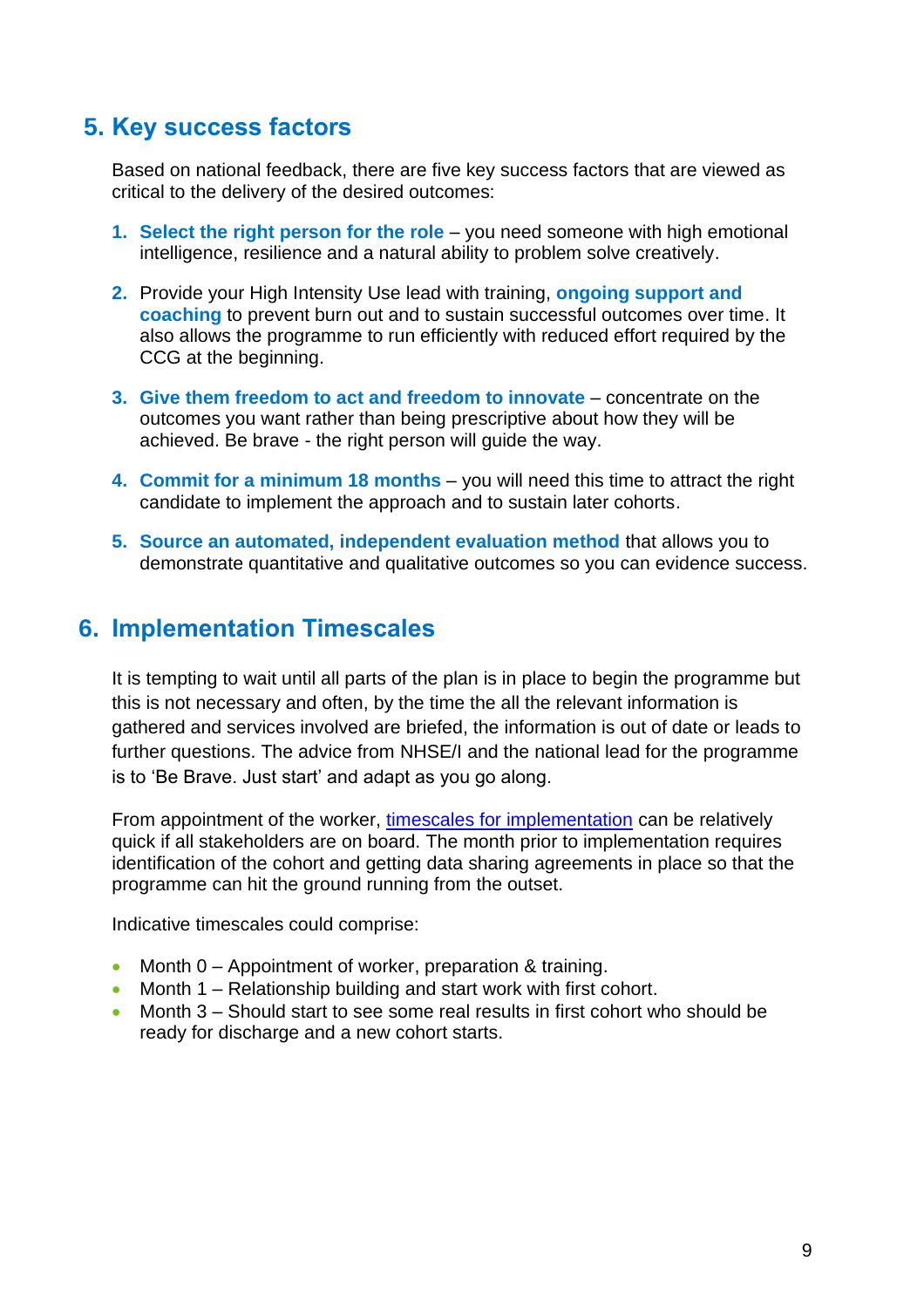*"I was really surprised at how quickly we managed to implement the service. Rhian (the national HIU Programme Lead) advised us not to wait for the perfect plan, but to be brave and get started and that's exactly what we did. We involved the key people and together we shaped the service as we went along. From the first conversation to seeing our first client, it took four months." Commissioning lead*

## <span id="page-9-0"></span>**7. Commissioning and establishing the service**

There is no one, ideal way to set up an HIU service – each site differs to suit local circumstances. However, based on the experience of sites to date, the table below includes some of the infrastructure and processes you may want to consider for a successful implementation, along with some [Frequently Asked Questions.](https://www.england.nhs.uk/publication/high-intensity-user-service-resource-pack-supporting-documents/)

| Infrastructure and processes to consider |                                                                           |  |  |
|------------------------------------------|---------------------------------------------------------------------------|--|--|
|                                          |                                                                           |  |  |
|                                          | Making the case for change/commissioning the service                      |  |  |
|                                          |                                                                           |  |  |
|                                          | <b>Starting point data</b>                                                |  |  |
|                                          | Complete the starting point data to identify the need for the service.    |  |  |
|                                          |                                                                           |  |  |
|                                          | <b>Starting Point Data Form</b>                                           |  |  |
|                                          | <b>Business case</b>                                                      |  |  |
|                                          | If the data identifies an opportunity to implement an HIU programme, a    |  |  |
|                                          | business case will be needed to gain approval for the service.            |  |  |
|                                          |                                                                           |  |  |
|                                          | See the following sample documents to adapt and add in your own           |  |  |
|                                          | information:                                                              |  |  |
|                                          | Sample Business Case                                                      |  |  |
|                                          | Sample <b>Privacy Impact Assessment</b>                                   |  |  |
|                                          | Sample <b>Equality Impact Assessment</b>                                  |  |  |
|                                          |                                                                           |  |  |
|                                          | <b>Employing organisation</b>                                             |  |  |
|                                          | <b>Employing organisation</b>                                             |  |  |
|                                          | Who will employ the worker?                                               |  |  |
|                                          |                                                                           |  |  |
|                                          | Ideally the employing organisation should be non-medical with a holistic  |  |  |
|                                          | care ethos that encourages the HIU Lead to act with freedom, courage      |  |  |
|                                          | and creativity. Some organisations find data sharing an easier process if |  |  |
|                                          |                                                                           |  |  |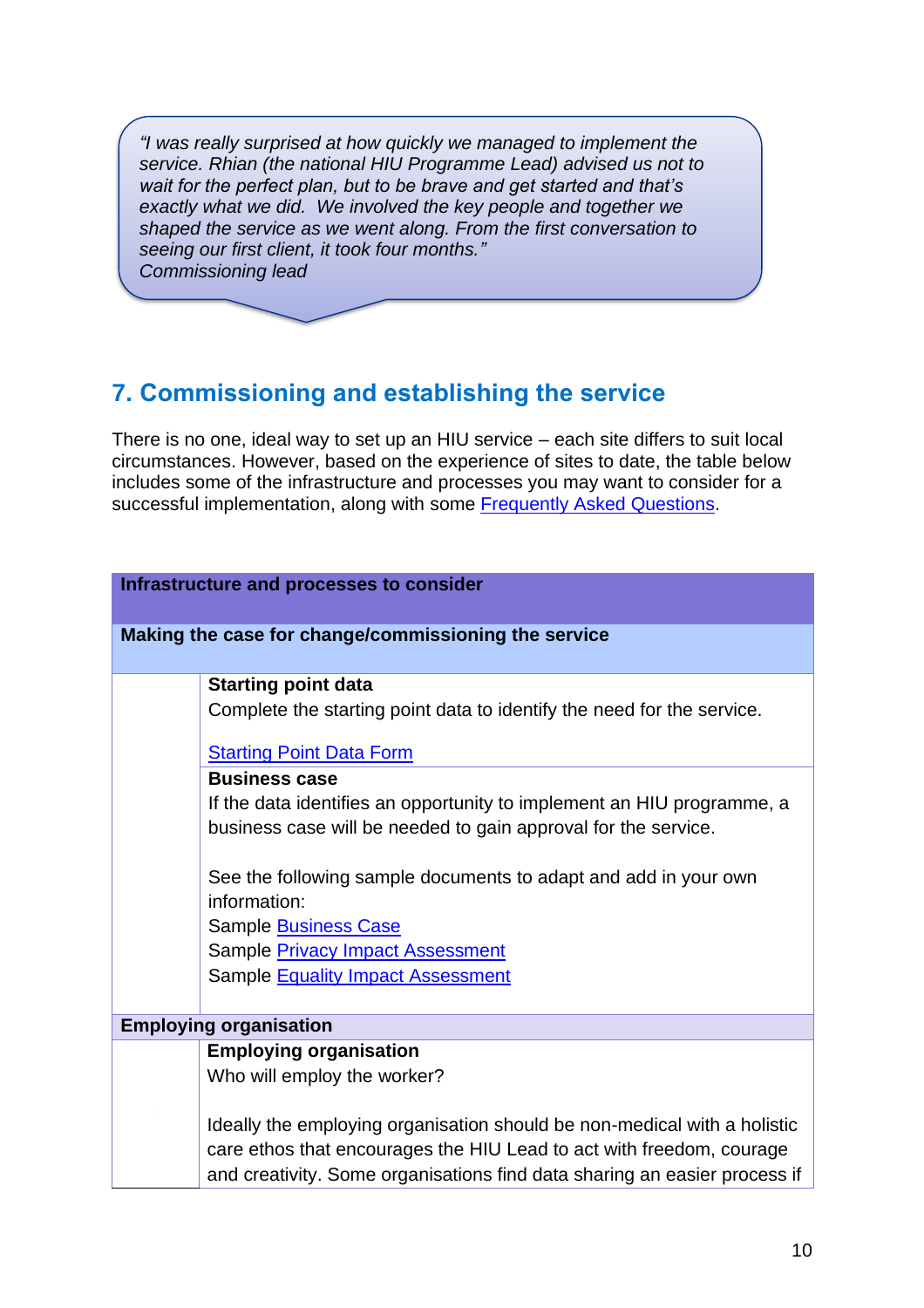| Infrastructure and processes to consider                                                                                                                                             |                                                                                                                                                                                                                          |  |
|--------------------------------------------------------------------------------------------------------------------------------------------------------------------------------------|--------------------------------------------------------------------------------------------------------------------------------------------------------------------------------------------------------------------------|--|
|                                                                                                                                                                                      |                                                                                                                                                                                                                          |  |
|                                                                                                                                                                                      | the HIU lead is employed by the Acute Trust but if data sharing doesn't<br>present as a challenge, the preferred option is a community provider.                                                                         |  |
|                                                                                                                                                                                      | <b>Service specification</b><br>Draw up a service specification that provides clarity on all aspects of the<br>service.                                                                                                  |  |
|                                                                                                                                                                                      | <b>Sample service specification</b>                                                                                                                                                                                      |  |
|                                                                                                                                                                                      | Data sharing                                                                                                                                                                                                             |  |
|                                                                                                                                                                                      | Have you got a data sharing agreement that can be adapted for use?                                                                                                                                                       |  |
|                                                                                                                                                                                      | Agreements across different organisations will be needed, for example<br>between A&E providers, ambulance service, social care, police, GP<br>practices and the High Intensity Use service.                              |  |
|                                                                                                                                                                                      | Sample data sharing agreement. CCGs should review these in relation<br>to their own confidentiality agreements.                                                                                                          |  |
|                                                                                                                                                                                      | <b>Communications and engagement with stakeholders</b>                                                                                                                                                                   |  |
| Communication of the new service with a number of groups and other local<br>services will help the service lead introduce the service and create the buy-in and<br>support required. |                                                                                                                                                                                                                          |  |
|                                                                                                                                                                                      | Involve your communications colleagues early in the process and develop joint<br>communications across your health economy so the new service is communicated<br>consistently and in line with the ethos of the service. |  |
|                                                                                                                                                                                      | <b>Communication about the service</b>                                                                                                                                                                                   |  |
|                                                                                                                                                                                      | Who do you anticipate the service will interact with on a day to day                                                                                                                                                     |  |
|                                                                                                                                                                                      | basis?                                                                                                                                                                                                                   |  |
|                                                                                                                                                                                      | How will you communicate with them about the new service?<br>Would it be of benefit for them to help co-design the service?                                                                                              |  |
|                                                                                                                                                                                      |                                                                                                                                                                                                                          |  |
|                                                                                                                                                                                      | Services you may need to engage with include:                                                                                                                                                                            |  |
|                                                                                                                                                                                      | A&E                                                                                                                                                                                                                      |  |
|                                                                                                                                                                                      | GP practices and the wider primary care team                                                                                                                                                                             |  |
|                                                                                                                                                                                      | <b>Mental health services</b>                                                                                                                                                                                            |  |
|                                                                                                                                                                                      | Drug & alcohol services                                                                                                                                                                                                  |  |
|                                                                                                                                                                                      | Social services                                                                                                                                                                                                          |  |
|                                                                                                                                                                                      | Third sector – faith and voluntary                                                                                                                                                                                       |  |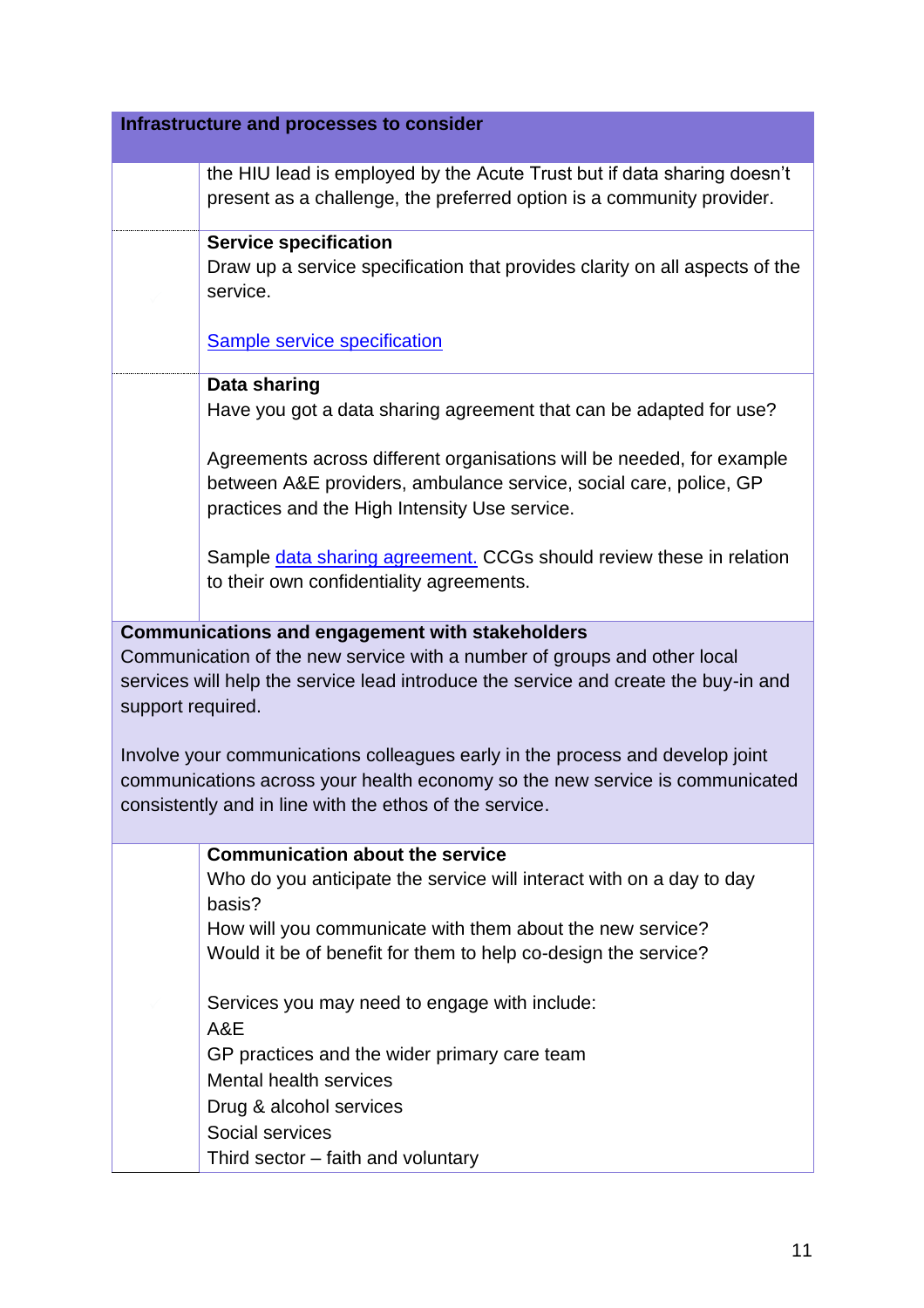| Infrastructure and processes to consider |                                                                                                                                                                                                                                                                                                                                                                                                                                                                                                                                                                                                                                                                                                                                                                                                                                                                                                                                         |  |
|------------------------------------------|-----------------------------------------------------------------------------------------------------------------------------------------------------------------------------------------------------------------------------------------------------------------------------------------------------------------------------------------------------------------------------------------------------------------------------------------------------------------------------------------------------------------------------------------------------------------------------------------------------------------------------------------------------------------------------------------------------------------------------------------------------------------------------------------------------------------------------------------------------------------------------------------------------------------------------------------|--|
|                                          | Community services (community matrons, respiratory teams, falls team<br>$etc.$ )<br>Ambulance service<br>Jobs centre<br>Housing<br>Data analytical services from the CSU or Business Intelligence team at<br>the Acute Trust who will be responsible for providing and evaluating<br>changes in activity.<br><b>See Communications and Stakeholder Engagement Overview</b>                                                                                                                                                                                                                                                                                                                                                                                                                                                                                                                                                              |  |
|                                          |                                                                                                                                                                                                                                                                                                                                                                                                                                                                                                                                                                                                                                                                                                                                                                                                                                                                                                                                         |  |
|                                          | <b>Evaluation and monitoring</b>                                                                                                                                                                                                                                                                                                                                                                                                                                                                                                                                                                                                                                                                                                                                                                                                                                                                                                        |  |
|                                          | Regular monitoring of how the client group is accessing services is vital to identify<br>changes to service use. Be clear about your starting point and what you want to<br>achieve. But don't over measure - it can get complicated.                                                                                                                                                                                                                                                                                                                                                                                                                                                                                                                                                                                                                                                                                                   |  |
|                                          | <b>Logic Model</b><br>Develop a logic model to provide clarity on the expected inputs, outputs<br>and outcomes to aid evaluation of the service and understanding of<br>whether it is meeting its aims.<br><b>Sample Logic Model</b>                                                                                                                                                                                                                                                                                                                                                                                                                                                                                                                                                                                                                                                                                                    |  |
|                                          | <b>Key Performance Indicators (KPIs)</b><br>Agree the KPIs to be used in line with the objectives of the service.<br>Focus KPIs on a 20-40% reduction in A&E attendances and non-<br>elective admissions and potential 999 ambulance calls.<br>If quality of life and self-harm reductions can be measured, it would<br>provide a marker of truly improving outcomes providing strong<br>qualitative evidence that individuals who make high intensity use of<br>services are not simply advised not to attend A&E any more, or that they<br>have just diverted contacts to other parts of the health and social care<br>system.<br>There are a number of qualitative tools that could be considered<br>including GAD-7 and Recovering Quality of Life (ReQuol) scores along<br>with a measure of loneliness.<br>999 activity can be gained from A&E 'mode of transport' data rather than<br>the need to contact the ambulance service. |  |
|                                          | <b>Ongoing monitoring</b>                                                                                                                                                                                                                                                                                                                                                                                                                                                                                                                                                                                                                                                                                                                                                                                                                                                                                                               |  |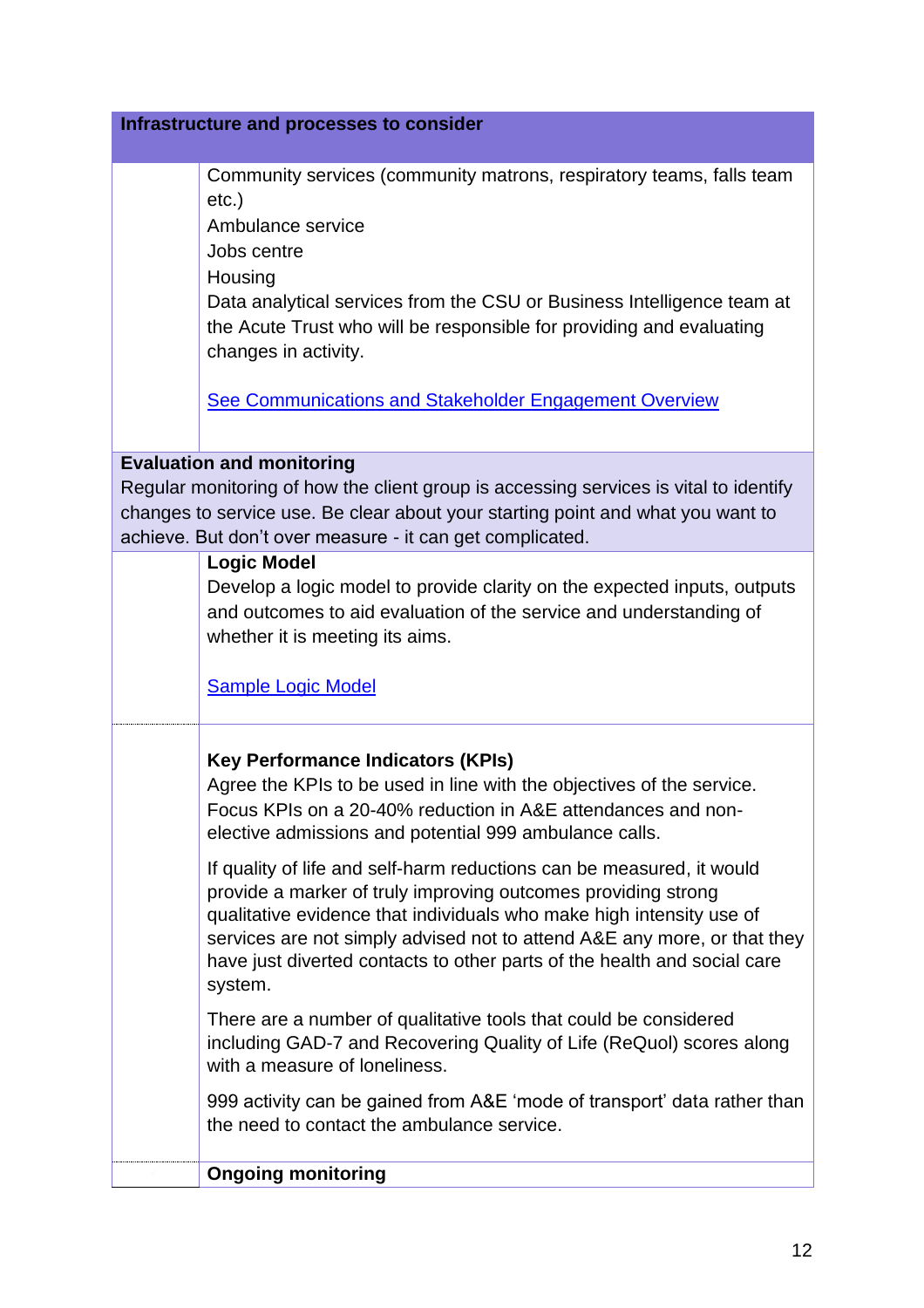How will you regularly monitor the contact the worker's current cohort of clients has with A&E?

Can you develop a facility that allows the worker to see the active list at all times, re-run the report for updates and search for clients by name to review their activity?

It is recommended that a list of the Top 50 A&E attenders is identified every three months on a rolling basis. This ensures clients are current and also provides a relevant baseline for evaluation every three months, post intervention by the HIU lead. It is difficult to measure 'what hasn't happened yet' so until the service is running for long enough to evaluate 12 months pre and post intervention, then the three month method is a good starting point under the assumption that their pre intervention activity would have remained constant if no intervention had taken place i.e. neither increased nor decreased.

## **Ongoing evaluation**

How will the service evaluate performance and report on progress? Is there an opportunity to track the whole client population with the CCG footprint and not just those receiving the intervention in order to provide a control group?

It is helpful to produce a quarterly board report that provides information on both quantitative and qualitative outcomes. Qualitative outcomes could include self-harm reductions and case studies of real client stories. Clients are often invited to present to the CCG or at events to help lower the stigma associated with this group.

## **Recruitment / Sourcing the team**

Getting the right person in the role is one of the key success factors. This role is not dependent on having someone clinical in post to achieve the results – rather the person employed having the right skills and attributes.

#### **Advert**

How can you make the job appealing to someone with high emotional intelligence, resilience and a natural ability to problem solve creatively?

Focus on the attributes and skills of the person, rather than a particular clinical or non-clinical background.

Where can you promote the role to find the right person?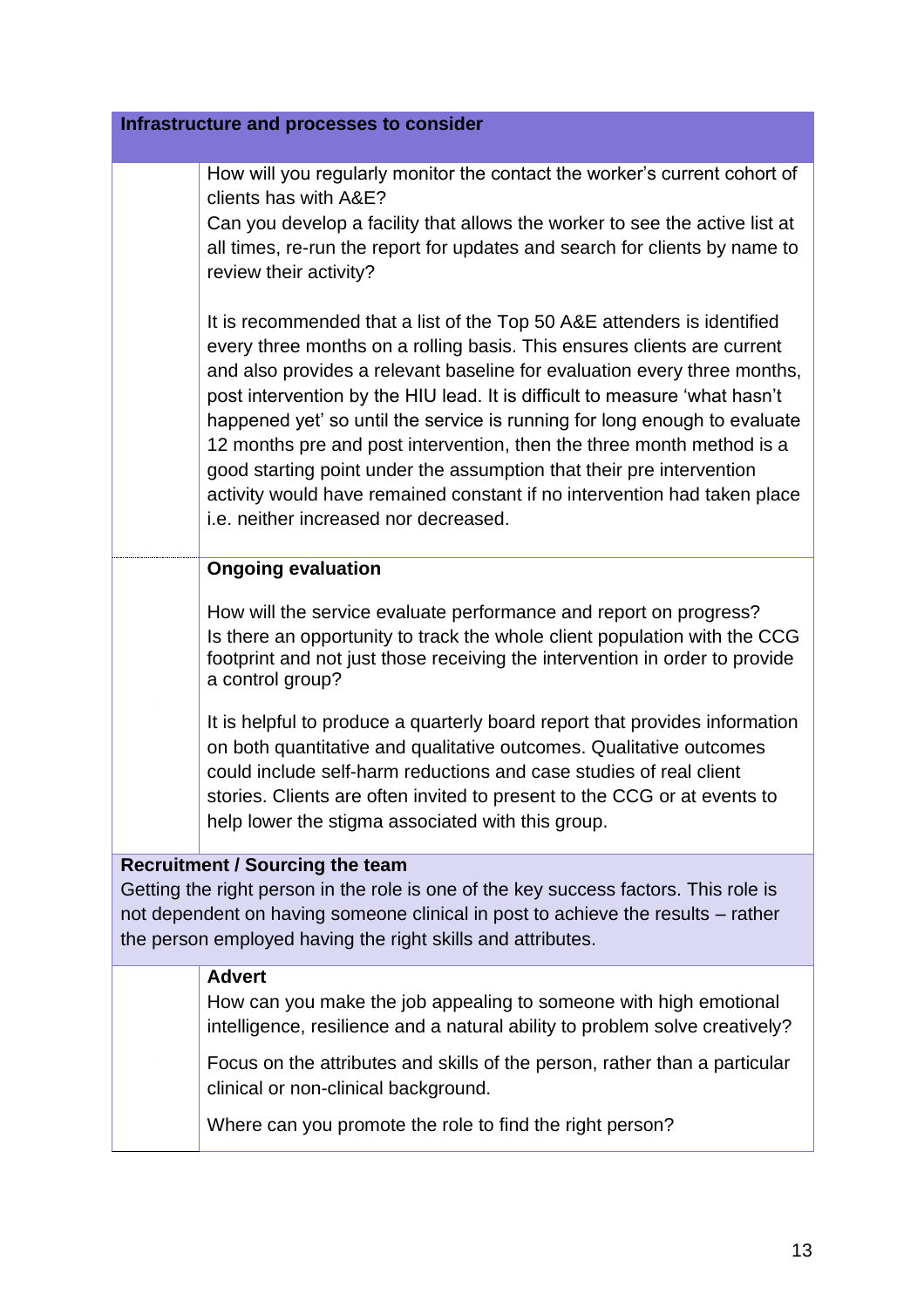| Infrastructure and processes to consider |                                                                                                                                                           |  |
|------------------------------------------|-----------------------------------------------------------------------------------------------------------------------------------------------------------|--|
|                                          |                                                                                                                                                           |  |
|                                          | Possible places to advertise include the voluntary sector, social care,<br>local hospital, drugs & alcohol services, council services such as<br>housing. |  |
|                                          | Leave the advert as wide as you can to attract the widest possible field.                                                                                 |  |
|                                          | <b>Sample Job Advert</b>                                                                                                                                  |  |
|                                          | Job description                                                                                                                                           |  |
|                                          | The job description will depend on how your service will work to meet<br>your local circumstances.                                                        |  |
|                                          | <b>Sample Job Description and Person Spec</b>                                                                                                             |  |
|                                          | <b>Selection process</b>                                                                                                                                  |  |
|                                          | How will your selection process identify the people with the right key<br>attributes for the role?                                                        |  |
|                                          | You will need to ask focused questions around observational and<br>negotiating skills and identify high emotional intelligence and resilience.            |  |
|                                          | <b>Sample Interview Questions</b>                                                                                                                         |  |
|                                          | <b>Contract</b>                                                                                                                                           |  |
|                                          | Who will hold the contract?                                                                                                                               |  |
|                                          | How long will it be for?                                                                                                                                  |  |
|                                          | Bear in mind time for the service to establish and see results, and the                                                                                   |  |
|                                          | challenges short term contracts pose to staff recruitment. For these                                                                                      |  |
|                                          | reasons, it is recommended that the contract is for no less than 18<br>months.                                                                            |  |
|                                          | <b>Induction</b>                                                                                                                                          |  |
|                                          | Are there induction activities that are particular to this role that need to                                                                              |  |
|                                          | be arranged?                                                                                                                                              |  |
|                                          | This could include the techniques the service lead will use to engage                                                                                     |  |
|                                          | with this group, opening conversations and how exactly they plan to                                                                                       |  |
|                                          | make a meaningful connection. The induction could also involve linking                                                                                    |  |
|                                          | with key stakeholders (see communications section) such as social                                                                                         |  |
|                                          | services, drug and alcohol services, third sector support. This may be                                                                                    |  |
|                                          | best achieved via a workshop format as part of the service set up. Other<br>elements of the induction could include linking with data analysts;           |  |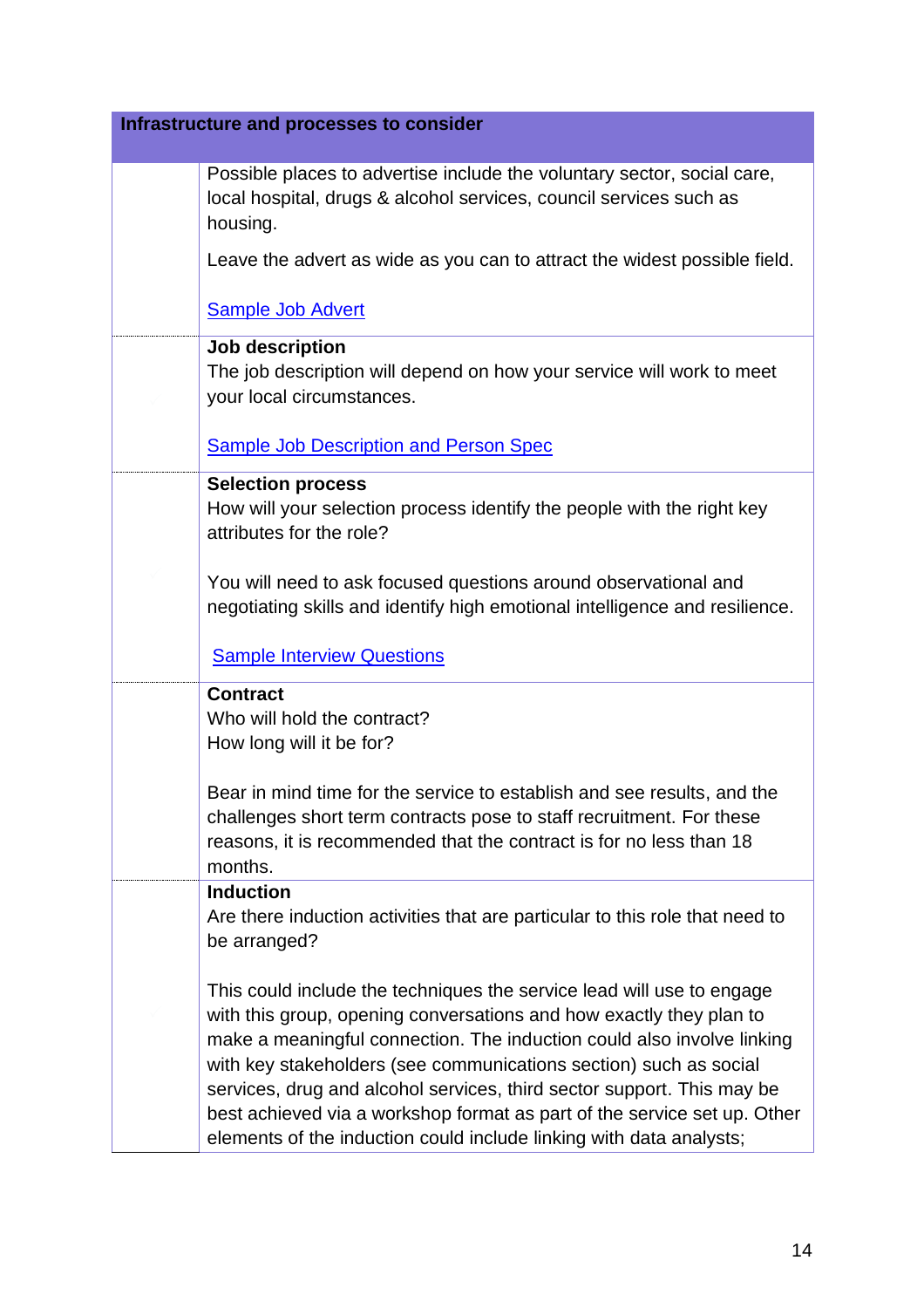| discussion about resilience to prevent burn out; care planning; and<br>coaching support.                                                                                                                                                                                                                                                                                                                                                                                                                            |  |
|---------------------------------------------------------------------------------------------------------------------------------------------------------------------------------------------------------------------------------------------------------------------------------------------------------------------------------------------------------------------------------------------------------------------------------------------------------------------------------------------------------------------|--|
| Identification of client group & access to the service<br>Good data analyst services are vital to ensure the appropriate client group is<br>identified and the service is contacting people who are currently making high<br>intensity use of services.<br>The Caldicott guidance -<br>For the purposes of Direct Health Care<br>Patient consent will be gained in order for (hospital) to create more detailed reports<br>for people who make high intensity use and share with (host org)<br>(See Appendix 2 1.4) |  |
| <b>Information governance</b>                                                                                                                                                                                                                                                                                                                                                                                                                                                                                       |  |
| Once obtained, consent needs to be kept refreshed and up to date as<br>time goes by, as circumstances and levels of data sharing may<br>change. All IG processes need go through the local data protection<br>office within the CCG or Acute Trust.                                                                                                                                                                                                                                                                 |  |
| Sample GDPR, IG Flowchart, ISA between host and Acute, Individual<br><b>Client DSA</b>                                                                                                                                                                                                                                                                                                                                                                                                                              |  |
| How Individuals will be identified<br>Concentrate on the past three months' highest A&E attenders to use as<br>preliminary baseline data.                                                                                                                                                                                                                                                                                                                                                                           |  |
| Do you have good links with hospital Business Intelligence to identify the<br>Top 50 HIU attenders at A&E?                                                                                                                                                                                                                                                                                                                                                                                                          |  |
| Do you have other sources of intelligence about vulnerable clients?                                                                                                                                                                                                                                                                                                                                                                                                                                                 |  |
| Key data that is needed at this stage includes: name, NHS number,<br>warning flags and phone number.                                                                                                                                                                                                                                                                                                                                                                                                                |  |
| How will future cohorts be identified, when and how?                                                                                                                                                                                                                                                                                                                                                                                                                                                                |  |
| Define eligibility criteria                                                                                                                                                                                                                                                                                                                                                                                                                                                                                         |  |
| Will you set eligibility criteria?<br>Is the service just for CCG / Primary Care Network (PCN) residents?                                                                                                                                                                                                                                                                                                                                                                                                           |  |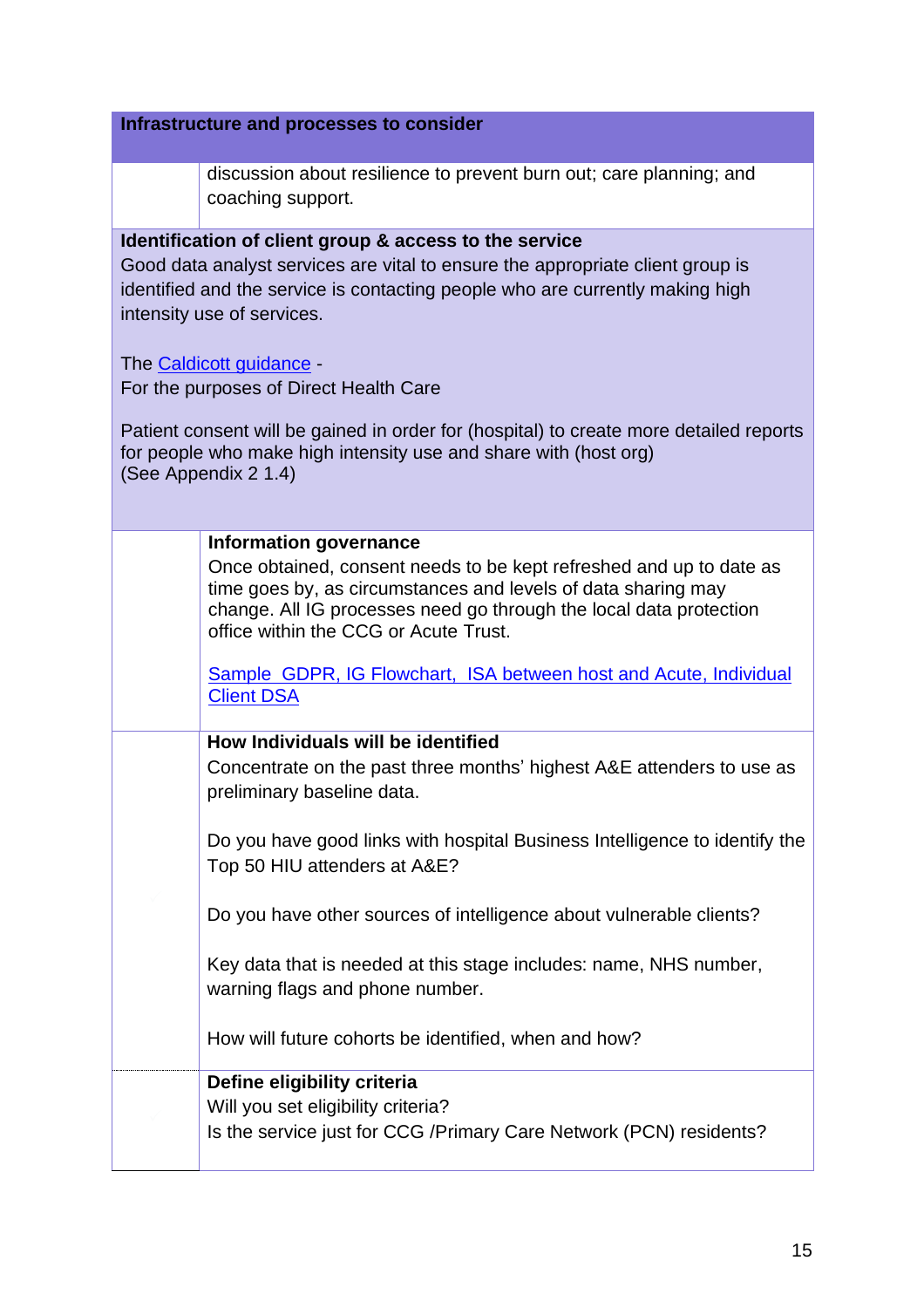| Infrastructure and processes to consider                                                                                                                                                                                                                                                                                                                              |
|-----------------------------------------------------------------------------------------------------------------------------------------------------------------------------------------------------------------------------------------------------------------------------------------------------------------------------------------------------------------------|
| Nationally, the service tends to be aimed at clients aged 18 years and<br>over, within the local CCG footprint and therefore all savings were<br>attributed to the host CCG.                                                                                                                                                                                          |
| <b>Practical considerations</b>                                                                                                                                                                                                                                                                                                                                       |
| <b>Location</b>                                                                                                                                                                                                                                                                                                                                                       |
| Where will the worker be based?<br>Is there a host location where there will be sources of everyday support?                                                                                                                                                                                                                                                          |
| HIU services across the country are based in a variety of host provider<br>settings. The most successful being the voluntary sector, social<br>enterprises, CICs or Community Providers.                                                                                                                                                                              |
| Hot desking and home working are options for some of the week but the<br>worker will be out visiting clients/ services for a large proportion of the<br>days. Freedom and flexibility for this role are key to successful<br>outcomes and to meet the needs of the clients. National peer support is<br>available for the HIU leads to tap into, which is beneficial. |
| <b>Equipment</b><br>Mobile phone.<br>Laptop or computer.                                                                                                                                                                                                                                                                                                              |
| <b>Documentation</b><br>How will the care provided be recorded?<br>Is bespoke documentation needed?<br>How will it be shared with others involved in the clients' care (as<br>appropriate)? Does it need to be?                                                                                                                                                       |
| Communication with the individual's GP<br>How will you inform the individual's GP that you are working with their<br>patient?<br>Is there an opportunity to have electronic access to health records?                                                                                                                                                                 |
| <b>Hours of operation</b><br>What hours will your service operate?                                                                                                                                                                                                                                                                                                    |
| Nationally, the service is 37.5 hours a week and hours are flexible<br>dependent on what the clients need. Generally, the service operates on<br>weekdays between 9am - 5pm. Out of hours on-call telephone contact<br>is not usually part of the HIU Lead's contract although some                                                                                   |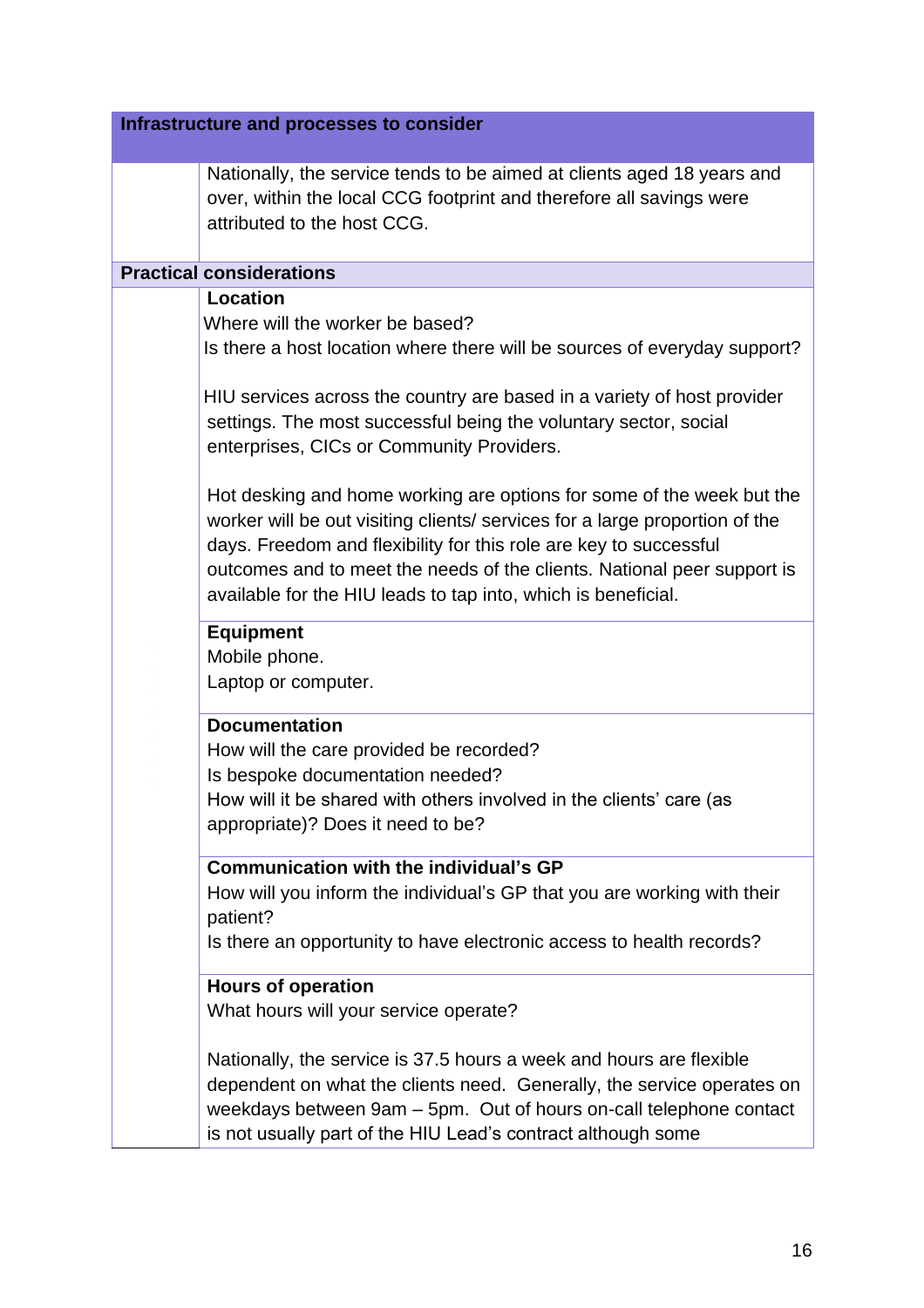'maintenance', remote contact may be beneficial as part of a flexible working approach (see out of hours contingency support below).

*"The clients often have multiple issues presenting at the same time which requires a degree of flexible working, balanced against having a healthy work life and home life. What works well for me is if I send an uplifting text to a couple of clients on a Sunday morning, in order to provide a small piece of positive reinforcement over the weekend when many services are closed. This works extremely well as a way of maintaining connection and supporting behaviour changes without burning out myself" HIU Worker*

## **Out-of-hours contingency support**

It may be useful to utilise an established out-of-hours provision for this client group, some of whom have unpredictable behaviours that require an element of out-of-hours support so the HIU lead can remain 9-5.

Is there a local out-of-hours provider, e.g. volunteer provision, [Silverline,](https://www.thesilverline.org.uk/) crisis team, mental health helpline, [Samaritans,](http://www.samaritans.org/) that could provide additional support out of hours? Some make outgoing calls to clients to support the role of the HIU lead.

Is there a local Mental Health Helpline, a service that is free to the caller (even from mobiles) and operates evenings and weekends?

#### **Discharge and ongoing support**

Many individuals, following initial support from the HIU service are 'discharged' without the need for follow up. The term 'discharge' is not used with the cohort and it is more like the HIU lead gradually 'walking backwards' once individuals are embedded properly into the community or issues resolving.

Experience has shown that talk of discharge instigates feelings of being rejected by doing well if they are discharged. Keeping the individual's 'open at a distance' also gives the opportunity for immediate re-referral into the service if they relapse or need a course correction; rather than having to reattend A&E in order to regain support.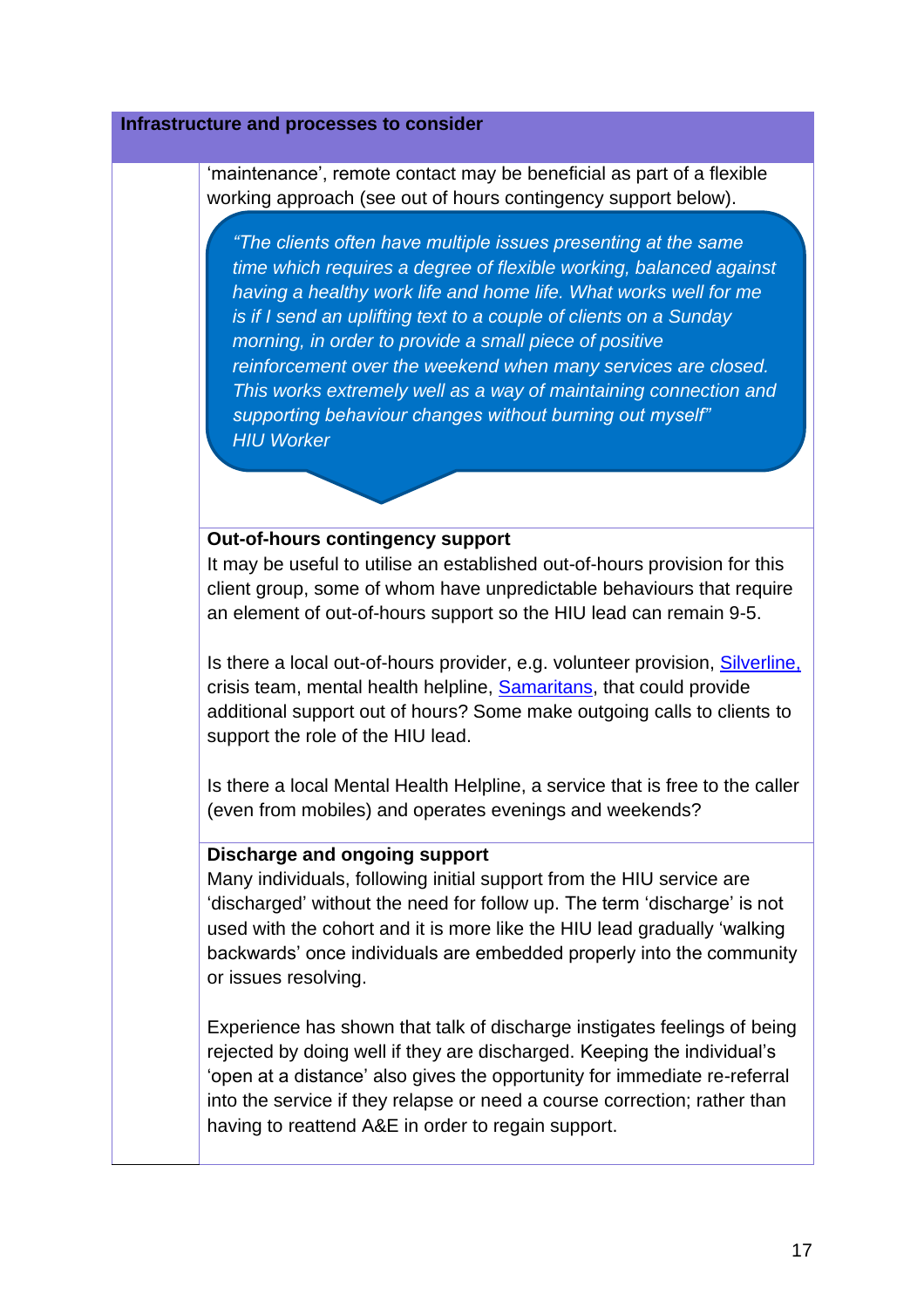An example of outstanding support to promote human connection is [Camerados](https://www.camerados.org/) who believe friends & purpose are the two most vital elements to have in life. Works wonderfully for this client group and workers alike.

Experience with existing services has shown that, on some occasions, after about three to six months support, clients can relapse which could lead to the calls to 999 or A&E attendance reoccurring. Right from the outset, the cohort are informed of the possibility of relapse and, the support of the HIU lead, as well as and open and honest conversations, can prevent a potential relapse or if they do then it has less impact than before. They are picked up immediately and worked with again until stability ensues which tends to be a shorter time than before.

## **Support to the worker**

Working with this cohort of individuals can be extremely demanding and exhausting, particularly if only one worker is employed, so there needs to be consideration to how to prevent the worker from overload. Adequate training, regular supervision and coaching sessions are an essential part of maintaining the worker's good health, as well as successful results.

## **Clinical supervision**

Who will provide clinical supervision to your worker (if they are working as a clinician)? Do you have someone in the organisation or will you need to source this from elsewhere?

## **Coaching**

Would the worker benefit from coaching to support them in the role?

1:1 coaching for the HIU lead is recommended from the start of the contract or 'buddying' support with other HIU leads across the country with whom they can share learning, experience and how to overcome challenges faced.

## **Training**

What training will be needed and how will it be provided?

In order to provide clear direction, maximise success and begin working with clients as soon as possible, training is recommended in the fields of: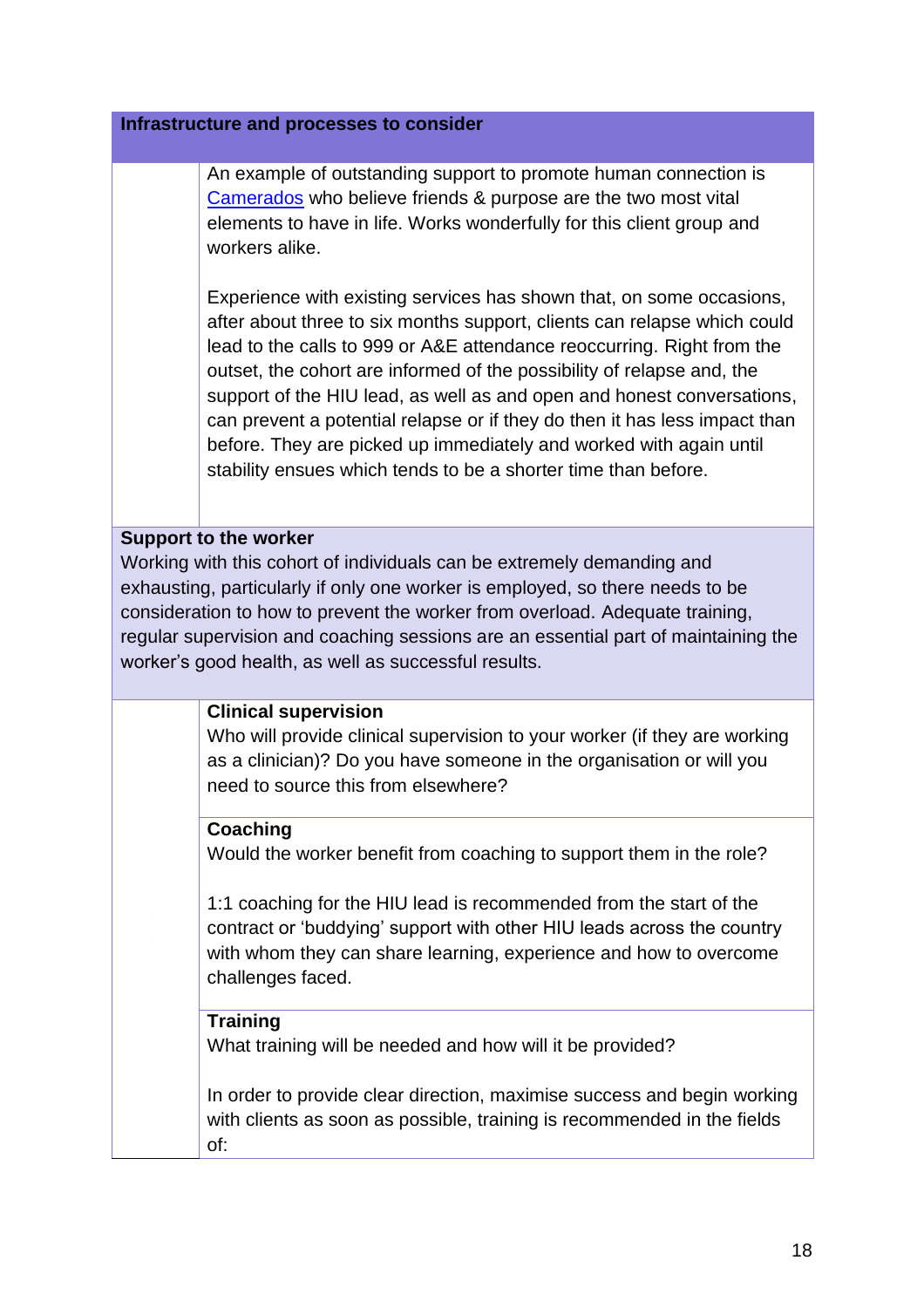

*there is a small minority of people for whom the system is too rigid for their needs and the 'rules' of the system don't work for them. They fall through the gaps in service and their health outcomes and quality of life are poor as a result." Commissioner*

## <span id="page-18-0"></span>**8. Conclusion**

This resource pack was developed to share NHS RightCare's national experience and to offer support to other areas interested in the service. It is not intended to be exhaustive or prescriptive. We hope you find it useful and once again, many thanks to the 100+ CCGs that are live with the programme so far for sharing their expertise and resources.

If you have experience to share regarding a similar service or following the use of this pack, please do let us know so we can learn from each other.

**For more information about NHS RightCare go to:** [www.england.nhs.uk/rightcare](http://www.england.nhs.uk/rightcare)

**Email: rightcare@nhs.net**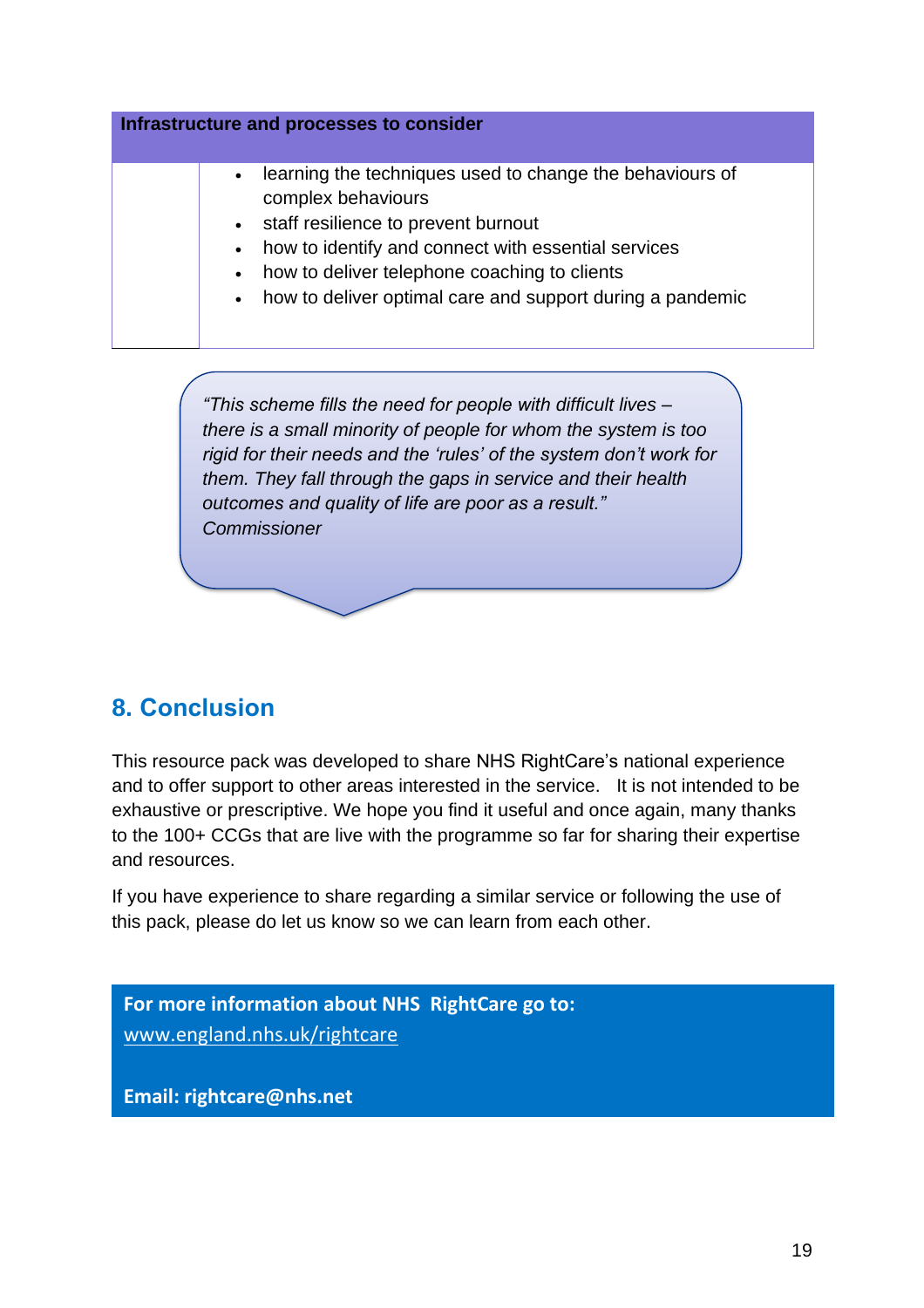## <span id="page-19-0"></span>**9. Appendix - Rhian's approach**

## **Rhian, the National High Intensity Use Lead for NHSE/I, explains the way she approaches her contact with clients.**

"It all starts with a phone call and a simple opener: "Hi. My name's Rhian; I work on behalf of A&E and I'm really worried about you. I notice that you have been to the hospital lately and we're worried about you. I was wondering what's happening in your life and whether this is a good time to talk?"

"This is usually enough to help people to starting talking and I actively listen for around 10 to 20 minutes. I take care not to interrupt and I reflect back what they are saying to see if I have grasped the full extent of the problems faced or issues in their lives. It is surprising how many people say it's the first time they feel they have been truly listened to.

"Once they have had time to fully vent and talk about what's important to them, I then ask: "The journey you have just described to me about going in and out of hospital, having conflicting advice because you've seen many professionals with different ideas about what is happening, do you feel this is working for you now, or would you like to try something different?" If they say yes (and all have), then I ask if I can come and meet them the very next day. I always make initial contact on a day when I know I am available to go out to them the next day. Whilst still on the phone, I ask them if it's ok for me to begin working together with other agencies like housing and their GP to act on what we've just highlighted as the main issues to tackle first – this acts as a verbal agreement to approach other agencies in advance of them signing an individual data sharing agreement.

"As a lone worker, personal safety is obviously very important. Based on a risk assessment, I have a number of options such as meeting in a neutral place. I also call the client on the way to the visit to check out their current state of mind, whether they are actually at home and find out if anyone else will be there at the visit. This is really helpful information and creates another good connection. If someone I don't know is there with them, I may suggest we go out for a walk instead of meeting at their home.

"Once I get to their home or wherever we have agreed to meet, I introduce myself and spend around 30 minutes finding out more and trying to make a connection between us. My approach is always to build on their strengths and the positives, to create new conversations and introduce creative ideas, rather than correct any perceived weaknesses. I always try and leave time for immediate positive action – if we have an idea of something new to try or somewhere to go – then we do it there and then if we can – I like to take them by surprise, act on impulse. These activities usually involve human connection – connecting the person with something they enjoy, a person who could help them, an opportunity to volunteer or just laugh with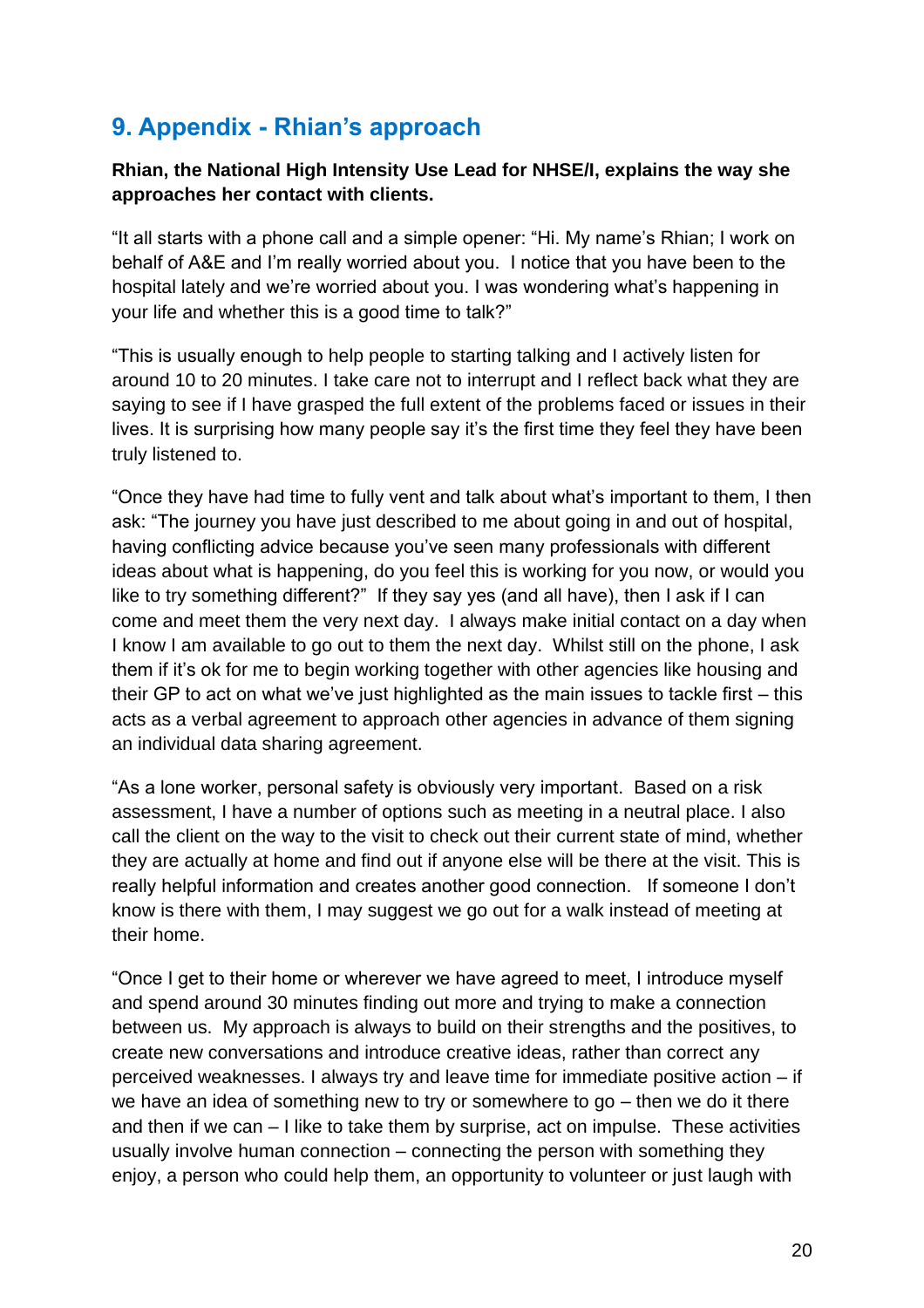similar minded people. Where I can, I phone ahead to wherever we are going so the client gets a warm welcome when we get there. Many agencies are aware of what this service aims to do so they are extremely supportive to receive new people into their organisation or community in this way. They see how well it works.

"At the first face to face contact, the client signs an individual data sharing agreement. I approach this by explaining that I need their permission to explore the ideas we discuss and to help support them better so that consent is informed.

"After the initial visit, most of my contact with clients is by phone. I explain that I am there to support them and give them my phone number so that they can text me or give two rings (if they have no credit) and I will call them back. Often this acts as their 'life line', an alternative to thinking that going to A&E or 999 is the only answer. This switch is immediate, hence a sharp turn around on the times they call 999 or attend A&E.

"Before we leave each other on this first visit, I check it is OK if I call the next day and find out what time is best – this gives them some control so the relationship is balanced. Then I make sure I call them at that time – it's so important to only commit to what you can do so they don't feel let down or that you are too busy with other people to put them first.

"The next day, I call at the agreed time – it doesn't need to be long phone call, maybe five minutes. I usually try to give them a piece of extra information – mention something I've seen on the news or tell them something positive that happened to me that day – something and nothing really that may prompt a conversation or widen their thinking and take the pressure off them making the conversation when nothing from the day before would have changed in their lives. I never ask how they are or ask what they are doing today. If I can, I mention a common link – perhaps asking how their pet is or an interest they spoke of when we met.

"I may mention something I am going to do that day – perhaps take a walk – and ask them if they will do the same – sometimes I may ask if they want to come with me on my walk if they are struggling. Then I always try and end the conversation in something of a positive way and add balance – I don't want it to be always me calling them and want to quickly transition to a point where they recognise their tipping points and start calling me pre-crisis.

"I may have contact with a client every day for a few days, trying to put the onus on them to contact me, then reduce this down to every two days. What is important is that they call me when they feel they need to go to A&E. We discuss the triggers that make them feel that way, how to recognise them and then to call me or the mental health help line number we use, instead of going to A&E when the trigger arises.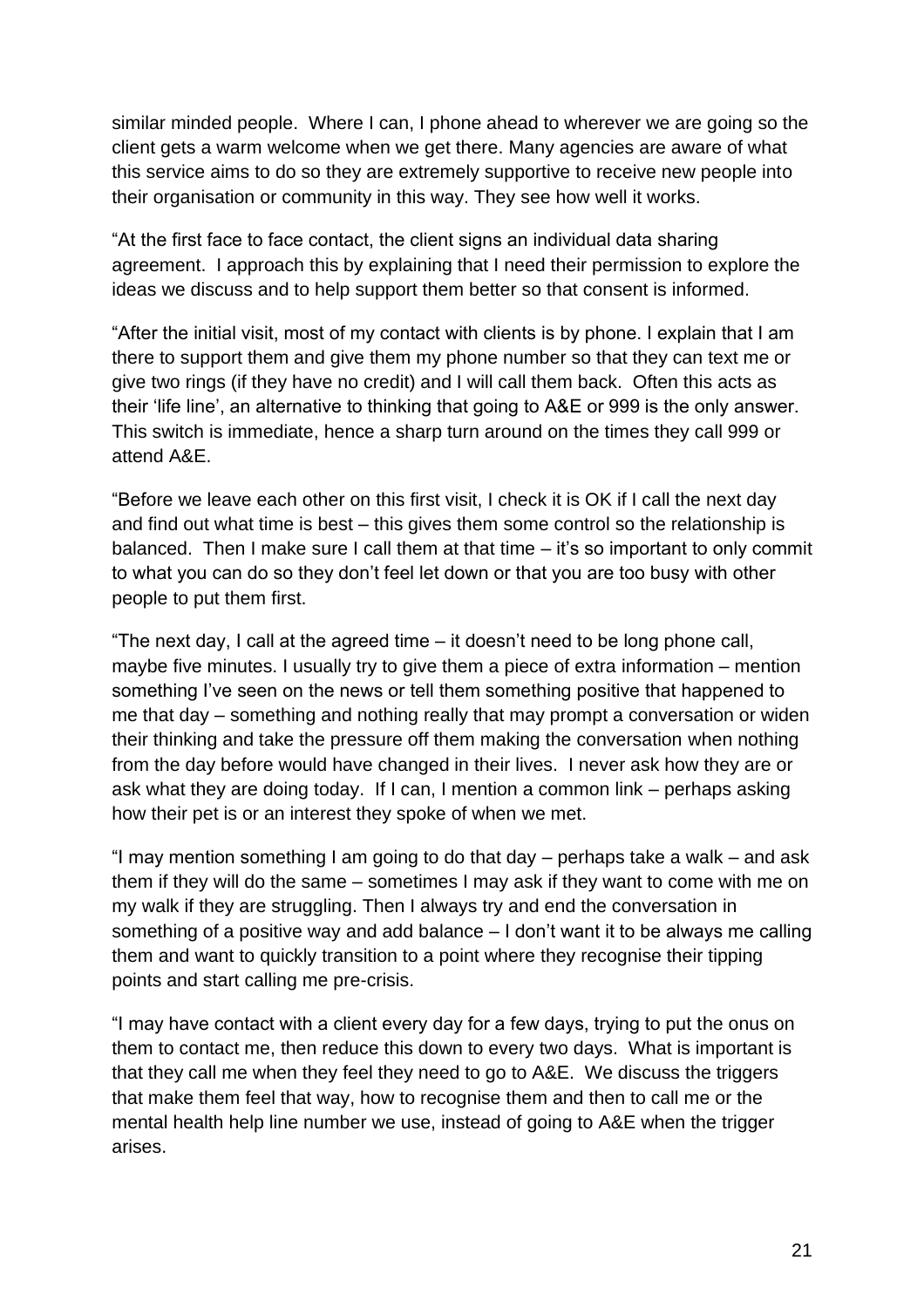"It soon gets to the stage when clients are contacting me every two to three weeks and it's very much about coaching them in short phone calls  $-10$  minutes max. Most are trying to get to the point where they have purpose in life and friends. I want to help my clients to flourish and also accept that some won't in the way we set out in the beginning. It's really important to set your own expectations over what can be achieved and have resilience and flexibility to go with the changes this group throw up.

"Contact with each client usually lasts over several weeks with some requiring longer. I've learnt to not discuss being discharged – this tends to have a really negative effect. Instead, I let the contact controllably seemingly fizzle out in the respect that they are connected to other members of the community and not just me. I then keep an eye on their ongoing contacts behind the scenes to check they are still on track. My sign of success is when they contact me at their tipping point.

<span id="page-21-0"></span>"This is my approach and others may do something different. But using this method, I have seen results really quickly – within a few weeks of getting in touch. We have been successful in reducing A&E attendances, non-elective admissions but more importantly, making a really positive impact on this cohort; an extremely vulnerable and lonely group in society."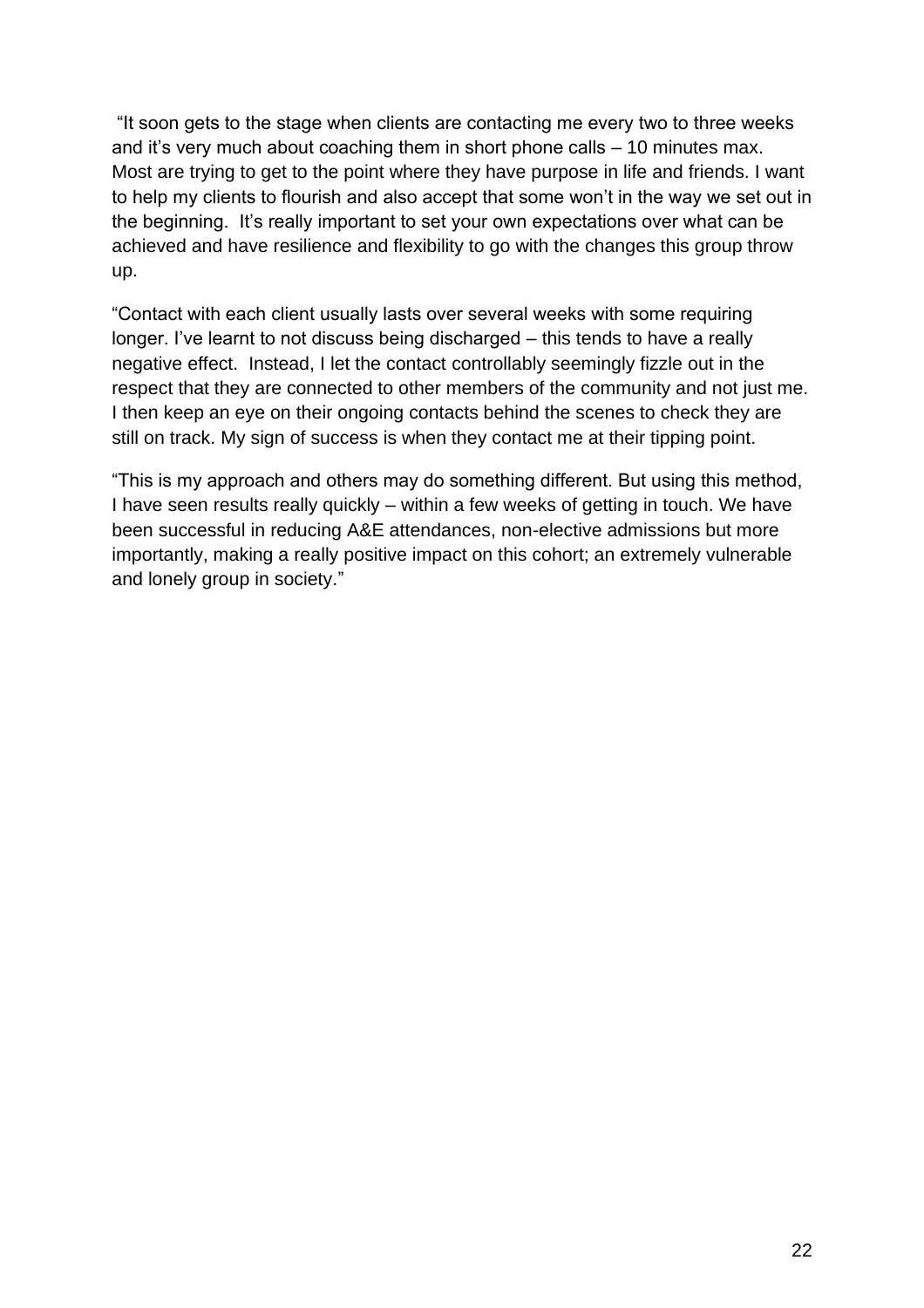## **10. Appendix 2 – Information Governance**

## <span id="page-22-1"></span>**10.1 IG Flow Chart HIU Programme**

## <span id="page-22-0"></span>**Information Governance Flow chart High Intensity Use Programme**

Information sharing agreements set up between acute trusts and provider

↓

BI departments at Acute trust send data spreadsheet with details of the top 50 frequent attenders of A&E within the past 3 months to the HIU Lead (provider) via secure email

↓

HIU Lead (provider) will look at the list and identify 15 individuals to support for the following 3 months

↓

HIU Lead will then make contact with the identified cohort over the next quarter to offer/provide support. To include at least one face to face whereby a consent to share information agreement is completed with individual ↓

After the first quarter the HIU Lead will send a list of NHS Numbers, date support started and confirmation of agreement to share information back to the BI Team at the acute trust and ask them to compare this to the data to the previous quarter and continue to track the individuals every quarter thereafter

#### ↓

Towards the end of each quarter, the HIU Lead will then ask the BI Team at the acute trust to send over an up-to-date list of the top 50 frequent attenders for the previous 3 months (from that point in time) so they can identify a further cohort of around 15 to work with, whilst evaluating the activity of the existing individuals on the programme

↓

HIU lead (provider) will have quarterly contract monitoring meetings with the CCG to feedback on outcomes both qualitative (case studies) and quantitative (data outcomes)

↓

HIU Lead sends over the rolling cohort to the BI Team every Quarter and the BI Team send over the monitoring of this plus the new cohort Note: The BI Team could either be the Acute Trust or the CSU.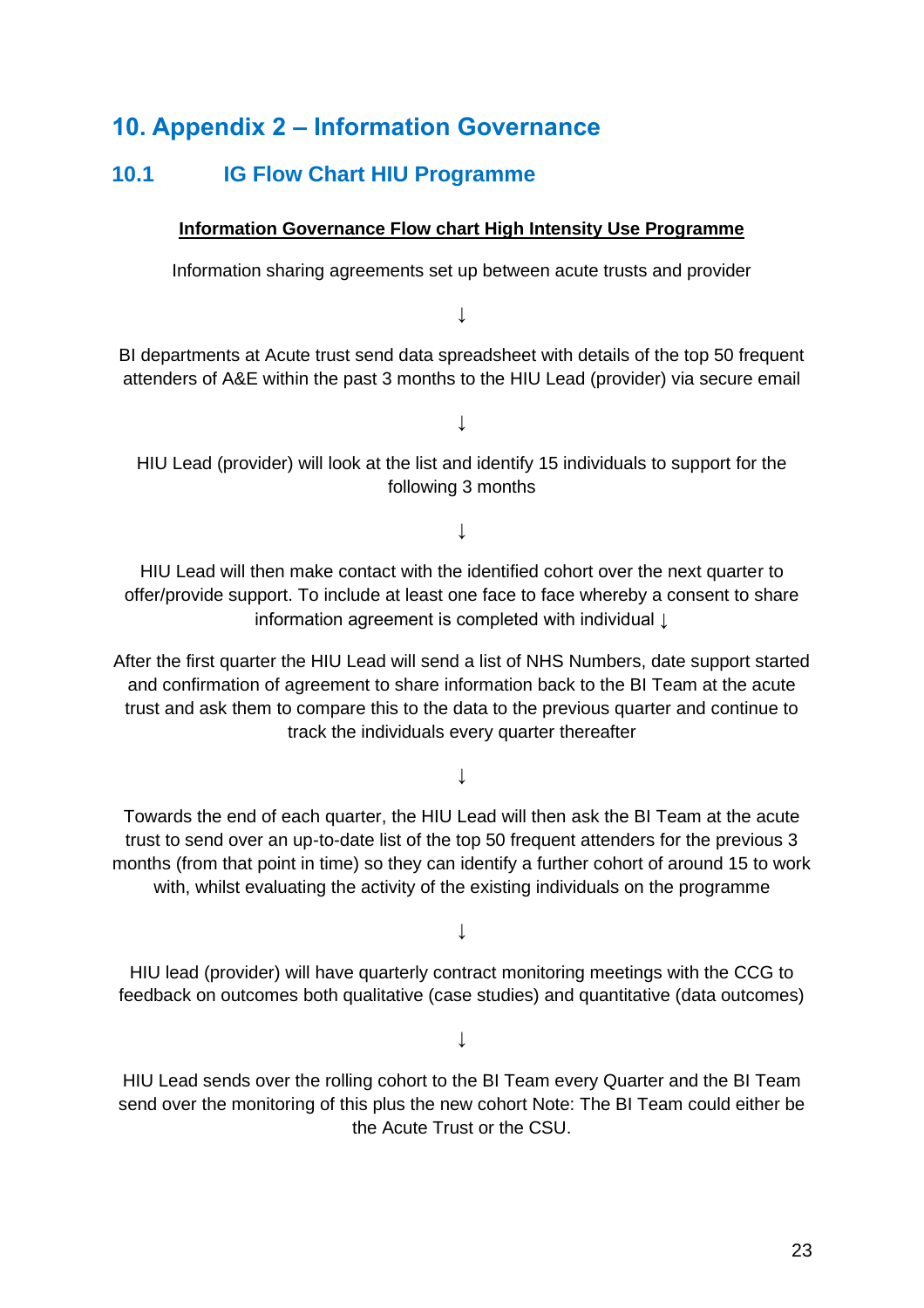## **10.2 HIU Process Map.**



<span id="page-23-1"></span><span id="page-23-0"></span>We recommend you seek advice from your D.P.O (Data Protection Officer) when establishing the process for accessing or sharing any data that could be considered sensitive. Particularly after the introduction of GDPR in May 2018.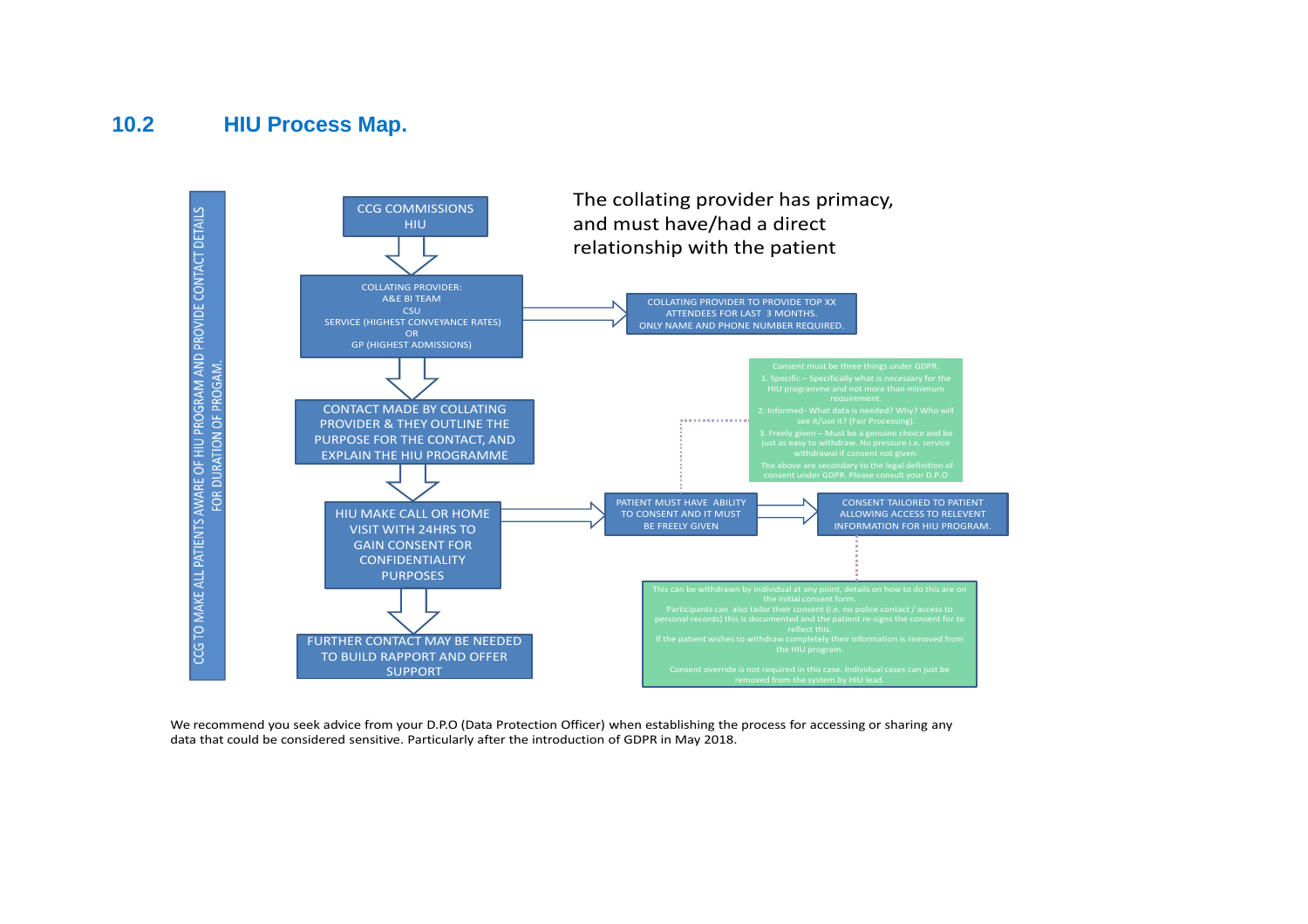## **Regulations to Consider.**

- **General Data Protection Regulation**  GDPR provides specific Processing Conditions for Healthcare Users need to be informed about what happens with their data and by whom.
- **Common Law Duty of Confidence**  The sharing of patient information beyond direct care, or with organisations a patient wouldn't reasonably expect their information to be shared with, requires either patient consent or a statutory override to comply with. Processing Conditions (except consent) would not give you this.
- **The Right to be Forgotten** *–*Where processing personal and/or sensitive personal data about individuals under consent, they also have the right to be forgotten and right to restrict processing under GDPR. If these rights are exercised, information use must be restricted or disposed of . There are some examples where this right can be waived, such as for exercise of legal duties. For healthcare however, unless there is a public health issue or other issue covered by statute (such as communicable diseases which is covered by Reg. 3 of the 2002 Control of Patient Information Regulations), the right to be forgotten must be applied. Even if it is not necessarily in the patient's best interest, if they have capacity that right must be respected.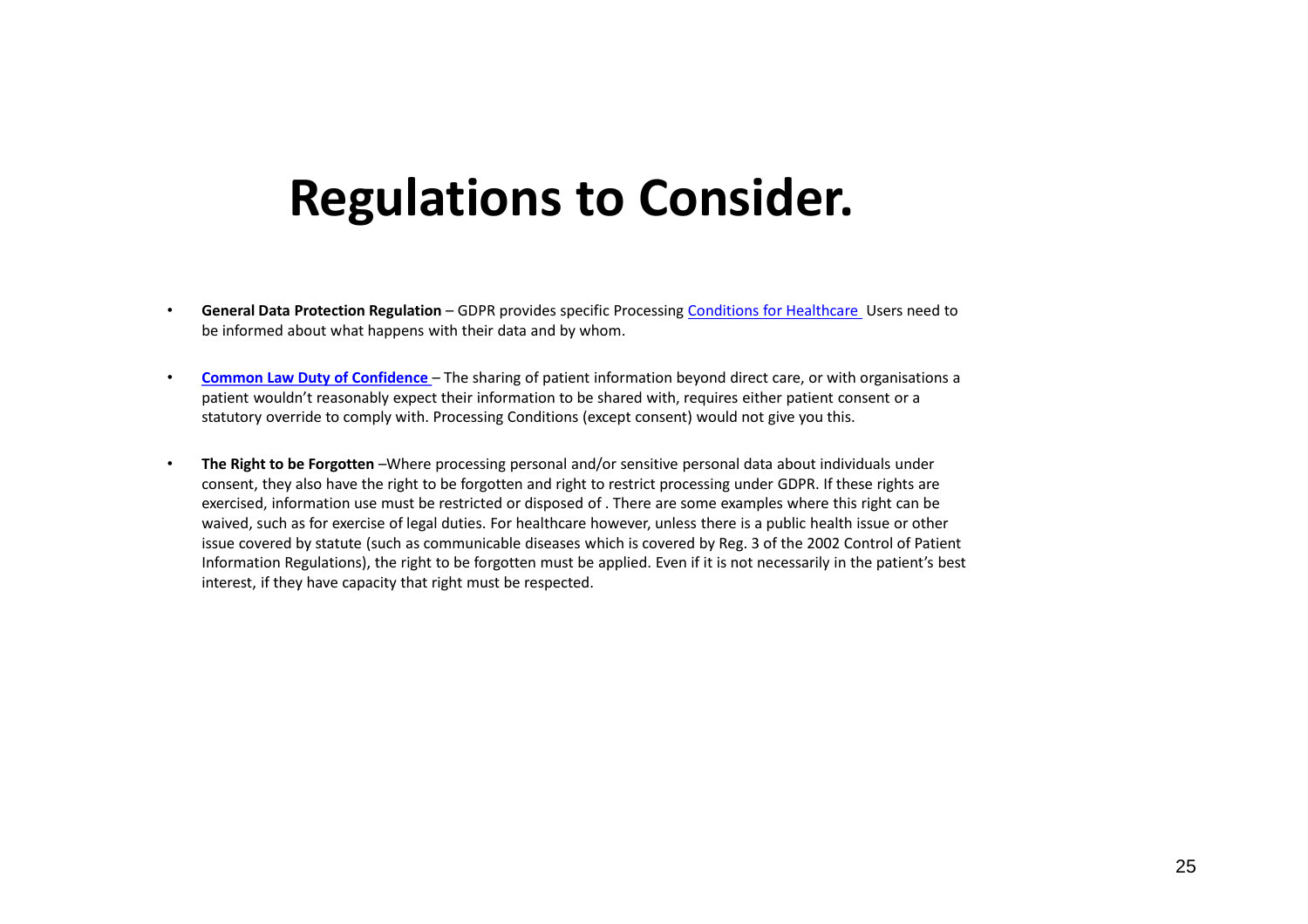## <span id="page-25-1"></span>**10.3 Client Consent Form**

Provider and / or CCG logo

## <span id="page-25-0"></span>CONSENT FORM FOR DISCLOSURE OF INFORMATION

Name………………………………………………………………………………………… …………………………………….. Address……………………………………………………………………………………… …………………………………………………………………………

Post code ……………………………………

• I give permission for (Provider), my GP practice to share personal information with other service providers in connection with my care.

• This includes accessing and sharing my medical, and if applicable mental health and police records.

• I agree to referrals being made to the mental health helpline, 111 or other service providers that may be relevant, in order to support my needs.

• I understand that (provider) may obtain information about me from the various partner organisations (which will be explained to me) and as such my rights under the Data Protection Act will not be affected.

• I can choose to withdraw my consent at any time.

| Signature of           |
|------------------------|
| Printed name:          |
|                        |
| Signature of HIU Lead: |
| Printed                |
|                        |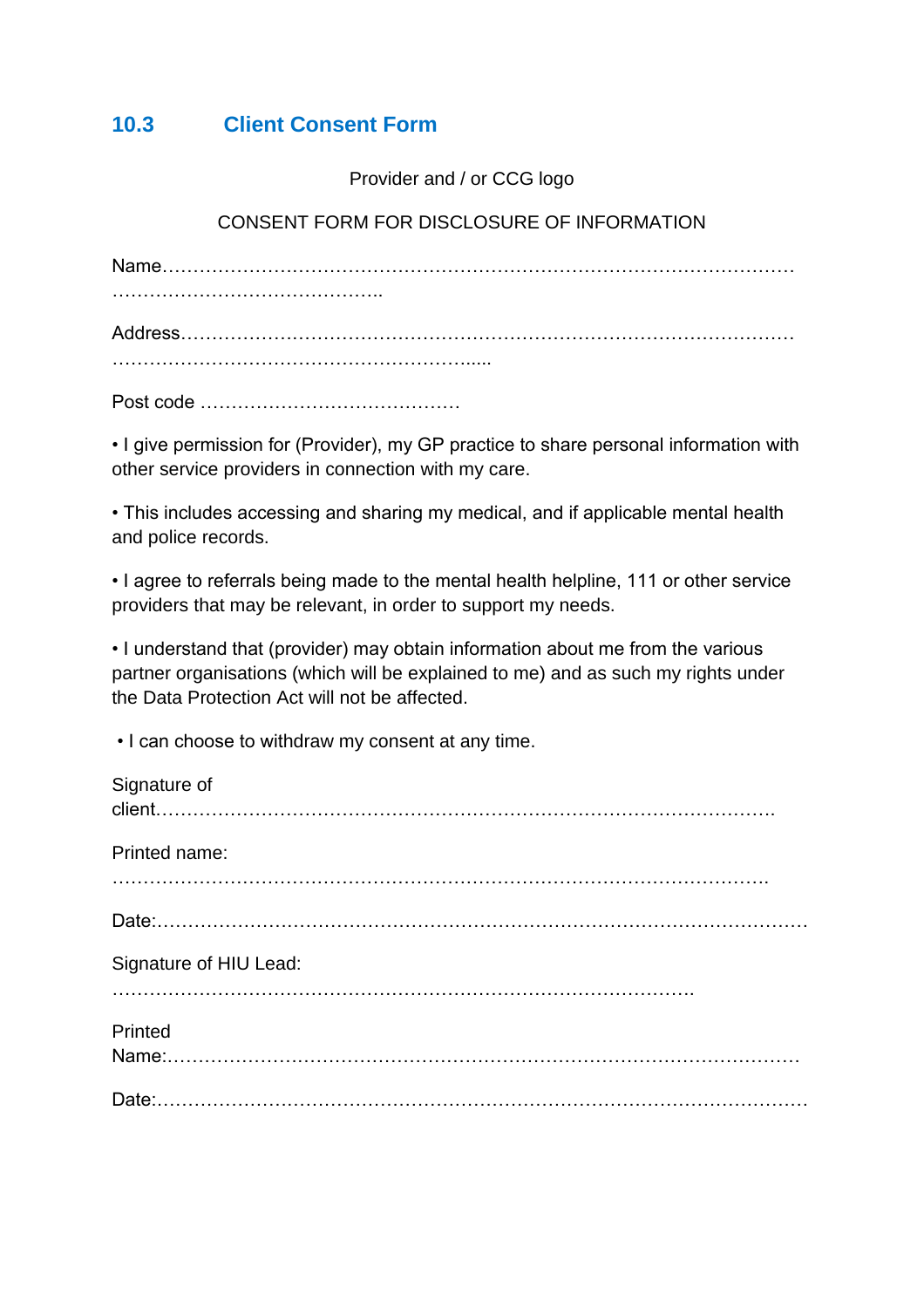## <span id="page-26-1"></span><span id="page-26-0"></span>**10.4 Information Sharing and Processing Agreement MOU**

## **Information Sharing and Processing Agreement for (Hospital) and (Host Org)**

## **Memorandum of Understanding**

This Memorandum of Understanding (MoU) defines the arrangements for the sharing and processing of data between (Hospital) and (host org).

The appendices provide further information and guidance should this be needed.

1. Parties to the agreement: Full name and address of the organisations or businesses.

| Hospital Name & Address | Host organisation name and address |
|-------------------------|------------------------------------|
|-------------------------|------------------------------------|

2. Why Is the information being shared / processed?

To support he delivery of *Direct Patient Health Care* provided by (host org) through access to (Hospital) paper and electronic patient health records.

This agreement replaces previous versions issued….

3. What information is being shared / processed?

1. Accident and Emergency Department attendances (through system interfaces and feeds)

2. Health Record storage areas at (hospital)

3. Reports of High Intensity User (Frequent Attenders) in the A&E Department and non-elective admissions to (hospital) wards – following patient consent.

4. Patient information from Care Coordination service and Care Home Team / Project. Information flows are outlined in Appendix A

4. Where is the information being shared / processed being held?

Within Alert, PAS, Adastra, Software of Excellence and the reports are held on secure drives within the two service providers.

5. What is your legal justification for sharing? Has consent been gained if required?

For the purposes of *Direct Health Care*

Patient consent will be gained in order for (hospital) to create reports for High Intensity User non-elective admissions and share with (host org)

6. How will the information be shared? (e.g. data transfer – include any security measures)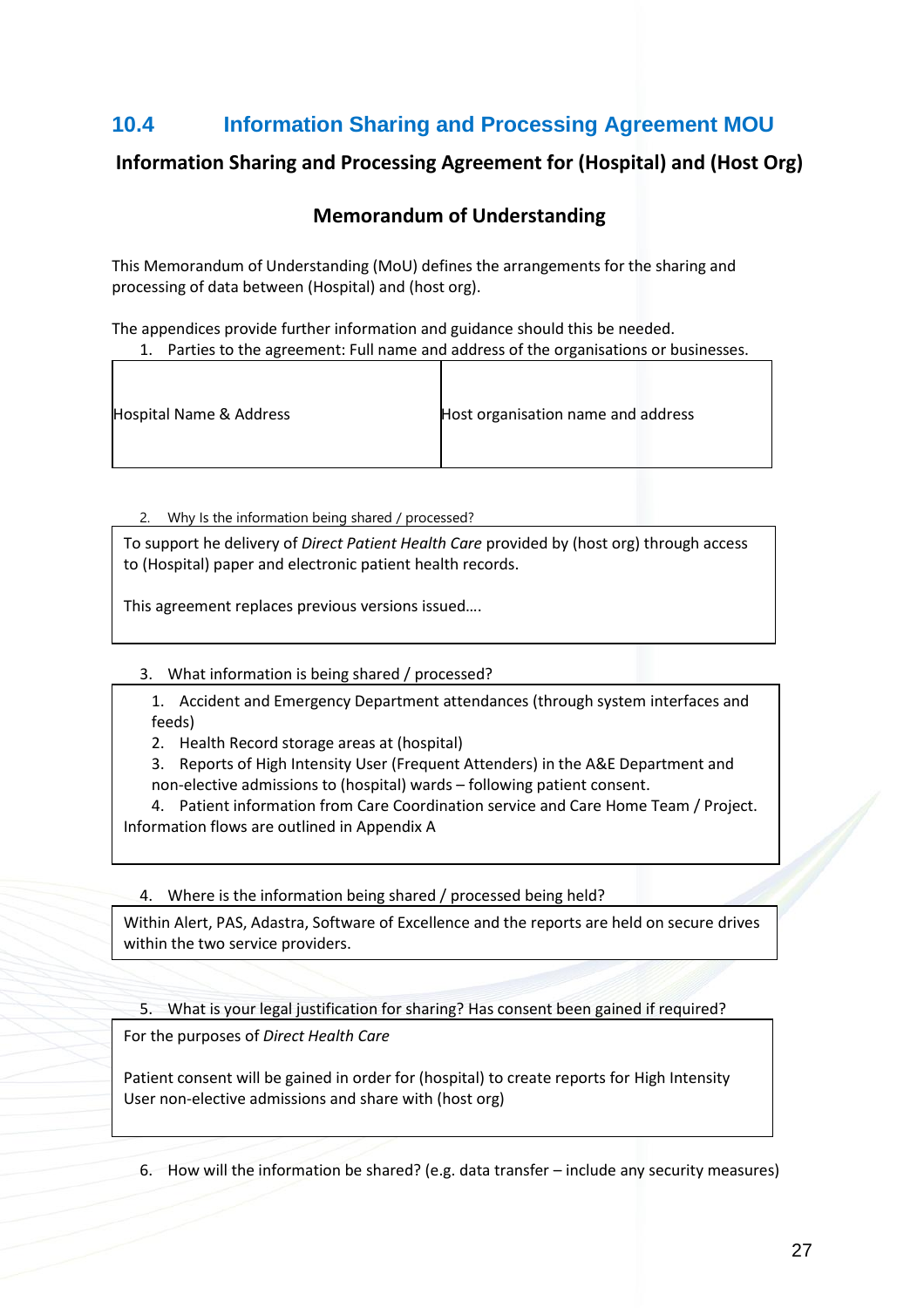- Electronic data transfer Information accessible via (hospital) Department Information System, Alert and (hospital) Patient Administration System (PAS) created through (hospital) interactions with the patient.
- Physical access added to identification badges.
- Secured email for sending HIU reports
- Access issued to SoE for staff
- Secured email for Extensivist and Care Home Project
- Secure email and fax i.e. DNACPR forms

7. How will responsibility for the shared / processed information be attributed?

For current and future patients / clients, Data Controllership will be the responsibility of the service provider.

The (host org) will indemnify and compensate (hospital) for any loss (financial or otherwise) that is sustained due to any failure by them – including their employees or sub-contractors – to act in accordance with the terms of this agreement and relevant legislation.

• Any information security incidents involving (hospital) data (e.g potential breach of Data Protection Act 1998) are reported to the Information Governance Department at (hospital) and the incident must be logged and investigated.

• Appropriate disciplinary action to be taken, should ant employees and those working for, and on behalf of, and on their behalf, fail to comply with the terms of this agreement and relevant legislation.

8. How will the information be stored? (e.g. secure server – include ay security measures)

Both organisations use secure UK based servers for storage purposes.

- 9. Who will handle the information?
	- (host org) Front line administration staff
	- (host org) Urgent care shift supervisors / staff
	- (host org) Head of Urgent Care (line manager to service lead)
	- (host org) Chief Executive Officer
	- (host org) High Intensity Use Lead, who may then share this information with:
		- o (host org) Care Coordination team through Adastra and Emis Web
		- o NHS 111 team through Adastra special patient notes
		- o Local Ambulance Service through discussions with clinicians over the phone e.g. Care plans
		- o GP practices through Emis Web, Secure email

With patient consent, (host org) also pass information to :

- o Social services
- o Local council i.e. social care, housing association
- o Third Sector organisations
- (hospital) Unscheduled Care Divisional Analyst
- (hospital) Care Home Team by (host org) third party.

10. How is access controlled?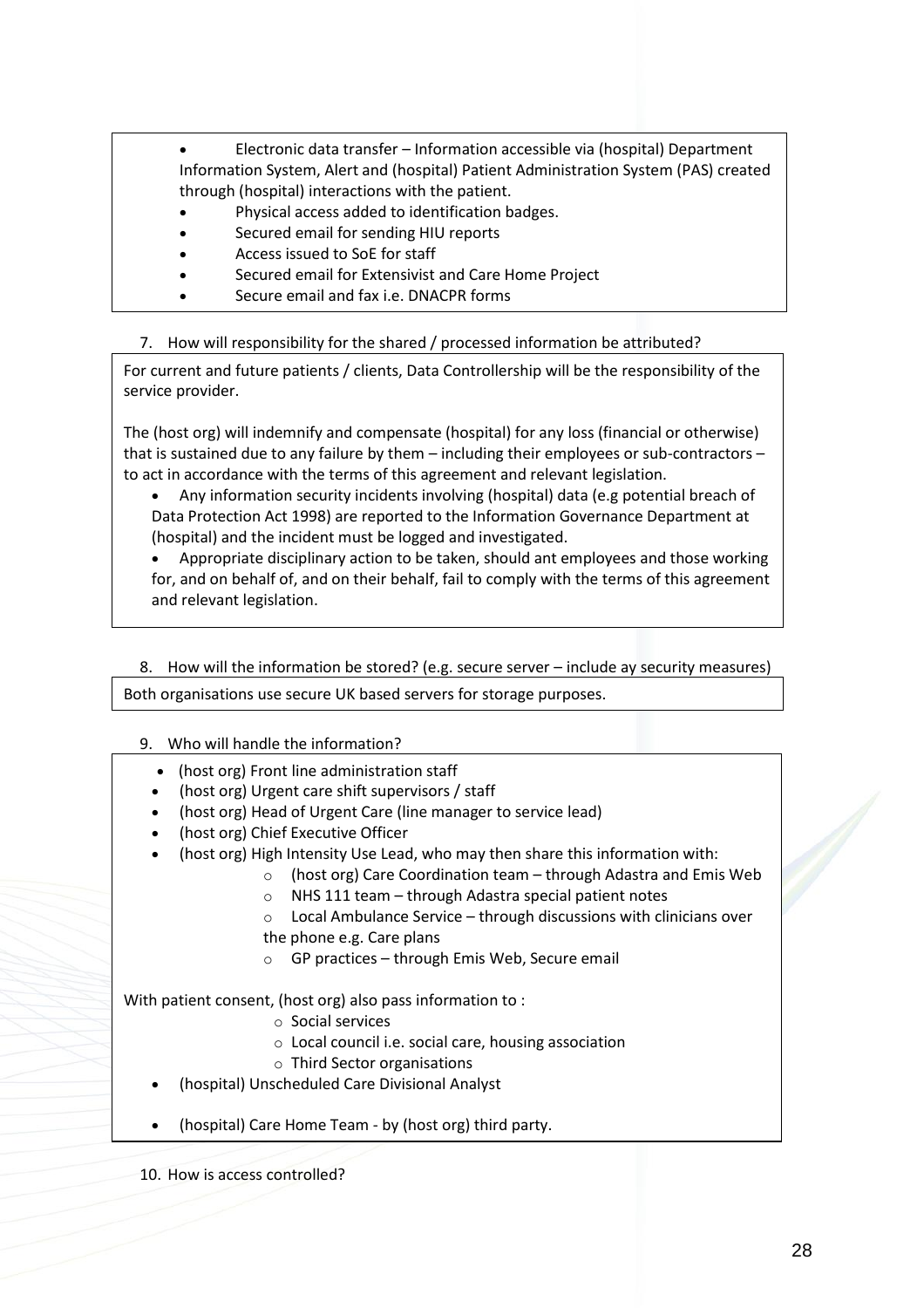There has been documented evidence produced to confirm that both service providers will inform each other to ensure access is terminated for leavers via the appropriate process. This is in place for:

(host org) to (hospital) – Alert, IT Network access, Smartcards, PAS ID Badges, SoE.

#### 11. What training is provided?

- All staff who have physical access to the hospital site are appropriately trained by the Medical Records Department at (hospital) including basement training / IG talks etc.
- New starters have an induction and sign up to a confidentiality code of conduct.
- New starter complete the mandatory online Information Governance Introduction to IF course
- All staff who have access to PAS or Alert are trained b (hospital) IT Training Department.

• (host org) staff training records are recorded by (host org) using a training matrix (HISS?PAS and Alert may be recorded with (hospital) also)

#### 12. How long will the information be kept?

Each organisation will, as Data Controller for the information they hold, be responsible for it's appropriate retention and disposal, both agree that such decisions will comply with: Records Management, NHS Code of Practice, Part 2 Second edition (January 2009)

#### 13. How will be information be destroyed?

As above (section 10) and in accordance with: Destruction and Disposal of Sensitive Data Good Practice Guidelines, currently version 3.0, Date March 2015

14. What date will the information be shared? Initial date must be later than the date of the signatures below and should give an indication of subsequent dates for regular sharing.

Information will be shared with effect from the date of signature.

15. What are the names, roles and contact details of any members of staff who will make sure that the required information is shared at the appropriate time?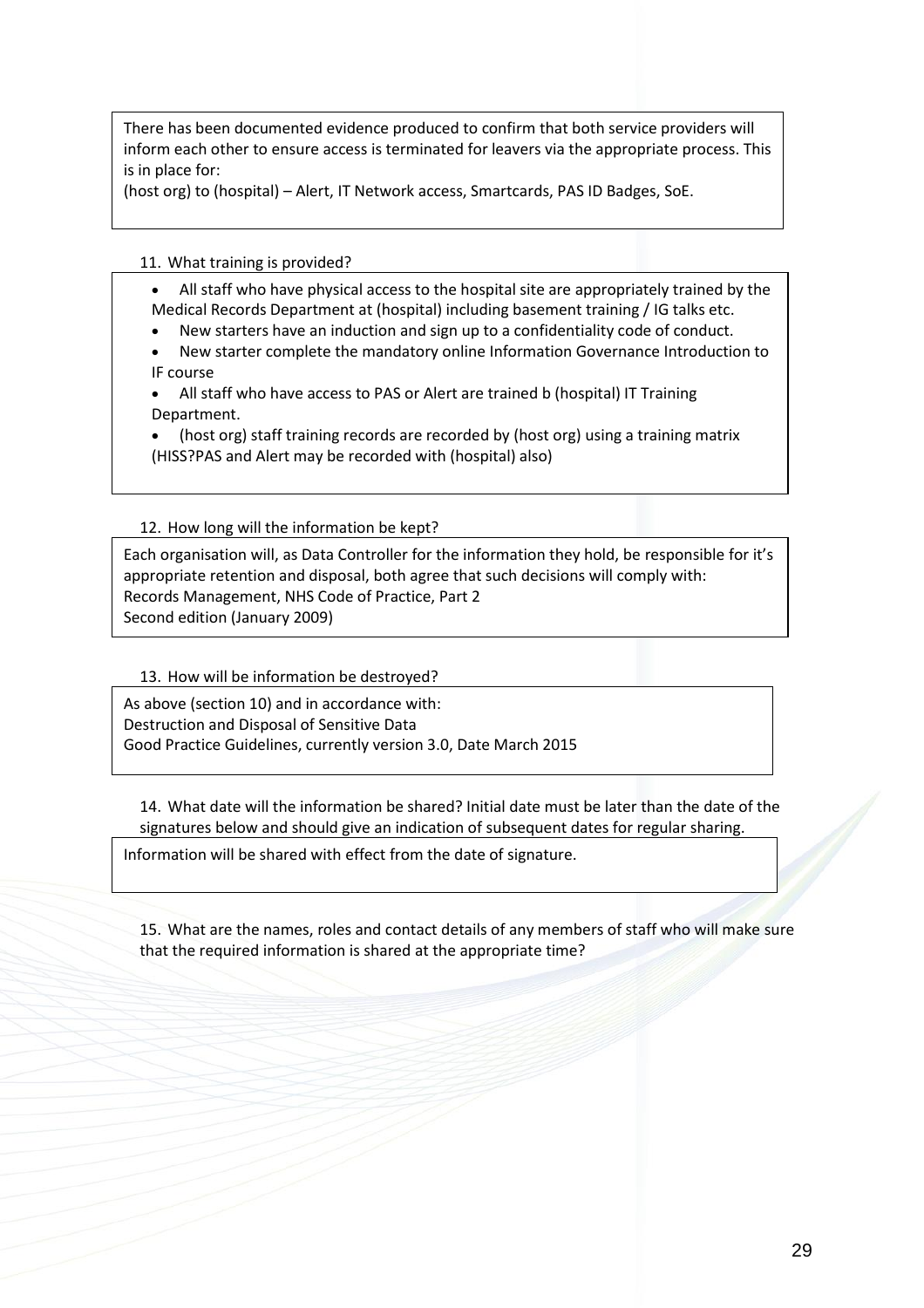HIU Lead Host org CE Line Manager for HIU Lead IG Lead for host org Safeguarding lead for host Caldicott Guardian – Host org Information Asset Owner Adastra Head of IG (hospital) IG manager (hospital) Data Analyst (hospital) etc

#### 16. When will this agreement be reviewed and by whom?

One year from signing by :

On behalf of (hospital): (name) IG Manager

On behalf of (host org): (name) IG Lead / SIRO/ Risk Manager

(Hospital) reserves the right to withdraw access to the information set out above at any time without notice if it believes the agreement has been compromised e.g. unlawful use of data, insufficient security breaches of confidentiality

This agreement must be formally approved and signed by both parties before any information sharing takes place. Both parties will ensure that the ISA and any associated documents are known and understood by all staff involved in the process.

#### **Originating organisation**

Name of organisation: (hospital) Name: Position: (Caldicott Guardian)

Signature ………………………………………Date:…………………………….

**Partner organisation** Name of organisation: (host) Name: Position: (Caldicott Guardian)

Signature ………………………………………Date:…………………………….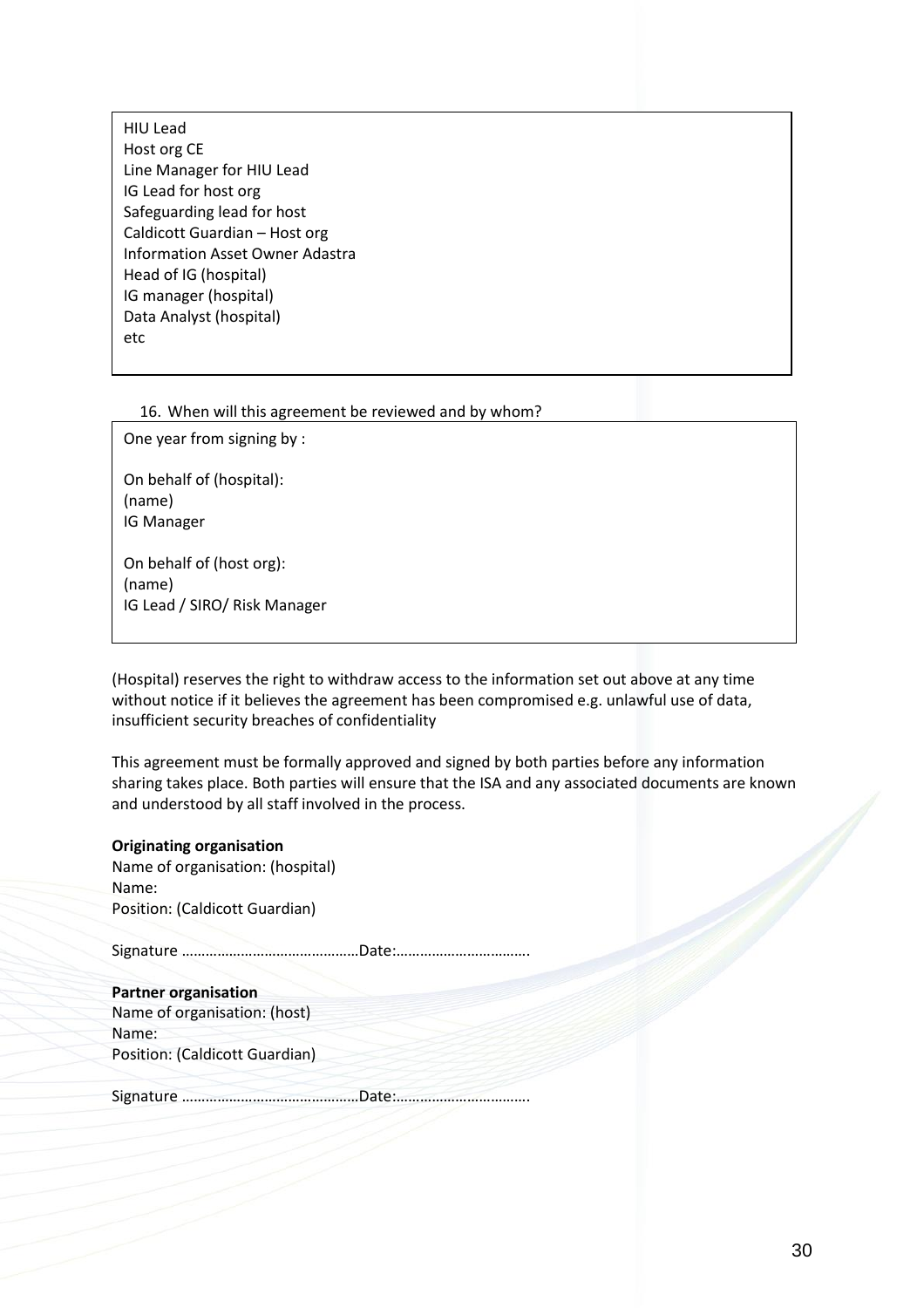## <span id="page-30-0"></span>**11. Appendix 3 – Case Studies**

"I have seen around 50 professionals over the past 2 years; social workers, psychiatrists, nurses, occupational therapists, psychologists and my worker is the first person to fully understand my needs." Client P

"When we go to their home, it's not a social call. We know, and they know, what the purpose of the visit is. It helps them to have a focus, and it helps us to be able to show them that we will do what we said we would". Provider view

"The client is on a journey and we are on it with them. The professionals in MDT aren't just there to get first steps, we support them along the way, and we find tools to help them back up if they fall." MDT member

The role of the HIU Leads at the meeting is seen as of central importance in that "they are able to bring peoples' stories to life – tell their story in a way we may not have heard or thought about before." MDT member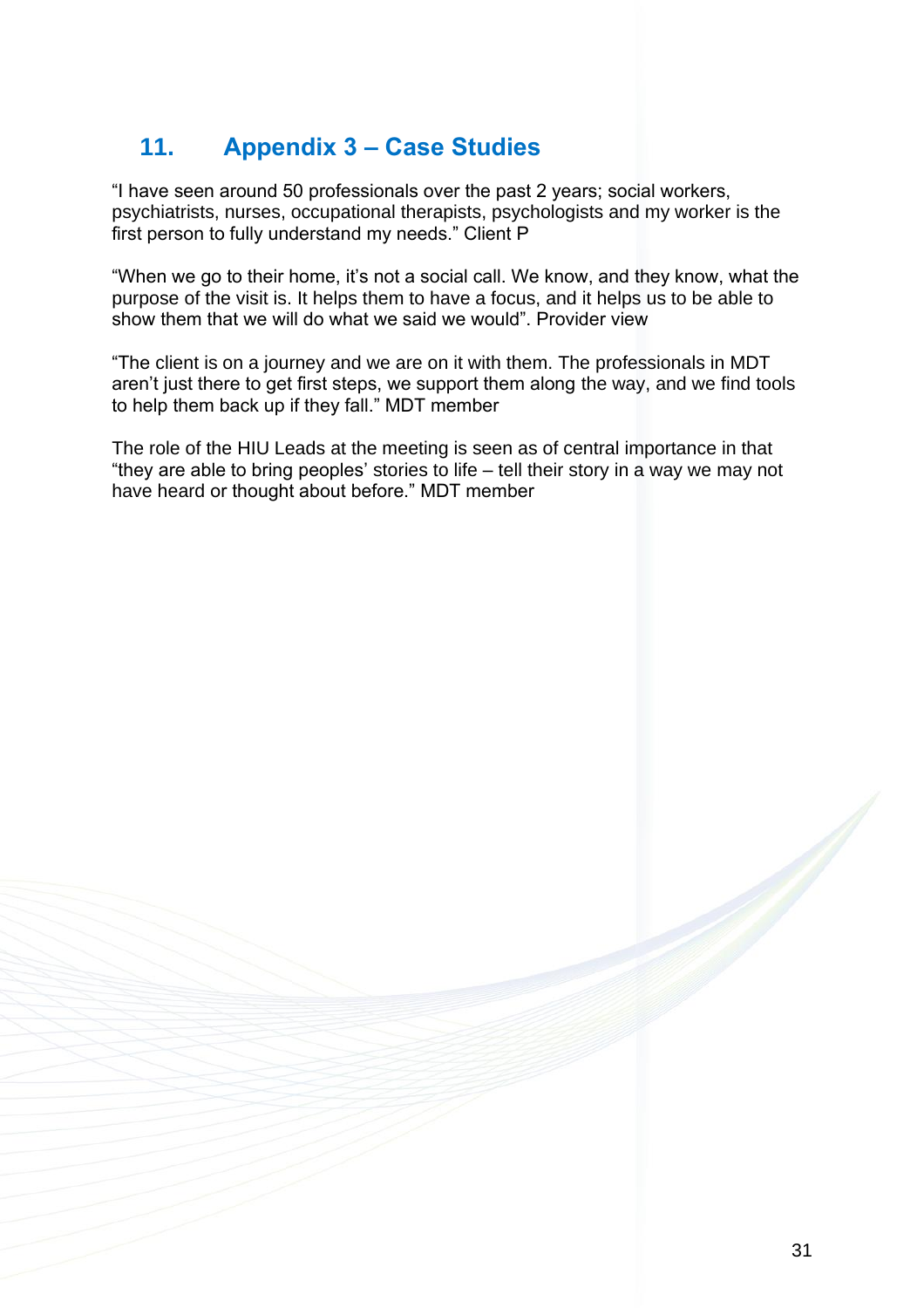## **Case studies from HIU Leads across England**

#### **"I was thinking I was just going to keep getting things wrong until I died"**

Kevin was young, with severe mental health challenges, addiction and low cognitive function, and was exploited by street gangs who took his medication and left him to suffer multiple epileptic seizures.

The HIU leads were the only ones able to track him down and support him to engage with services until he made the successful move to a Residential MH care home.

## **The following are two examples of the contribution the service can make to individuals' lives. The provider in these cases were British Red Cross.**

#### **Michael**

Michael was referred to the HIU service after a period of ill-health left him lonely and lacking in confidence. Michael expressed an interest in fishing, but when British Red Cross (BRC) contacted the local fishing club they found that it was about to close, as the ageing members of the club were unable to keep the pathways and ponds clean and fit for use. BRC was able to encourage two young people who had also been referred to the service to volunteer to clear the pathways and ponds in return for fishing lessons. Michael now teaches fishing on a regular basis to new club members. The fishing club is thriving once more and will continue to offer support and volunteering opportunities long after BRC's HIU support ends.

#### **Annie**

Annie, aged 86, attended A&E regularly as she was struggling with the loss of her partner and having to move from the home they had shared together. She was also having breathing difficulties. After being discharged from A&E, British Red Cross (BRC) took Annie back home.

During the journey Annie did not talk to us a lot, and when we arrived back to her apartment and commented on how beautiful and clean her new supported independent living accommodation was, she shook her head and was almost in tears. When we asked what was upsetting her, she answered: "No-one listens to me". Annie had support from her family, especially from her grandson, but Annie felt they were not able to listen to her and that she could not express her views anymore. BRC offered to visit her as part of the High Intensity Use service which she gladly accepted. Annie disclosed she was feeling very low and depressed and didn't want to burden her family who felt she should be happy in her new apartment and would rather be in hospital than on her own in her apartment – the crux of her frequent attendances.

BRC supported Annie to move to a different flat on the ground floor where there is more hustle and bustle, rather than the 2nd floor where she felt physically isolated. To make sure Annie has access to some more long-term support BRC referred her to a befriending service which will provide on-going support once BRC's visits come to an end.

Four weeks on from when we first met Annie and things are falling into place for her now. She is more positive and her confidence has grown greatly, particularly on weekends when her family are busy. Since receiving our support, Annie has not been readmitted to hospital nor visited A&E.

## **What other people tell us**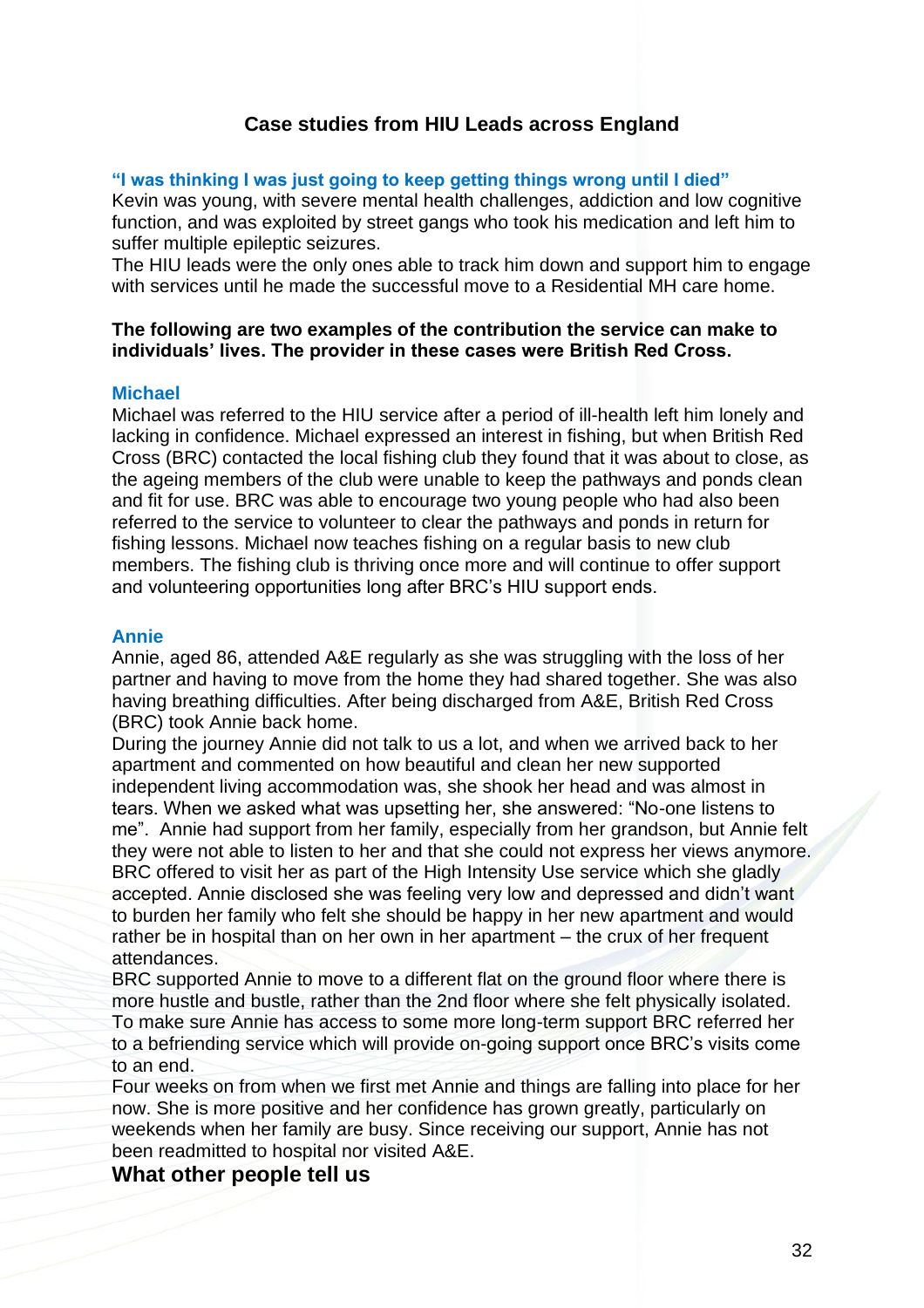*"You're the first person I have trusted for a long time, thank you"* 

*"I really didn't think there was a way out from where I was and what I had become. Thanks!"*

> *"I don't know how I would have changed my negative attitude, low mood and poor motivation without the consistent support from Toni. The level of input provided inspired me to change"*

*"Emma restored my faith in services that I felt didn't listen and understand, with guidance I re engaged into services I desperately needed and formed positive relationships that have continued"*

> *"I have seen around 50 professionals over the past 2 years; social workers, psychiatrists, nurses, occupational therapists, psychologists and Frank is the first person to fully understand my needs"*

## **The following is an example of a lady who presented only with high risk medical complaints that has been supported by a non-medical HIU Lead with astounding results.**

#### **Joanne**

In the 3 months prior to Natalie's engagement, Joanne had 17 ambulance call outs, 13 conveyances to ED and 5 admissions to the Intensive Care Unit. Since engagement, Joanne has had no ambulance calls and no admittances. Joanne has also lost 8lbs in weight through her new love of exercise and her health has dramatically improved.

Joanne is no longer dying, she is connected.

#### **This is how it was made possible……**

Joanne presented with acute brittle asthma, frequently calling ambulances with ED admissions resulting in five stays in intensive care in a 12-month period. Joanne at our first chat started off with only speaking of medical issues but soon turned to everything else that wasn't going well in her life.

The HIU Lead Natalie discovered Joanne felt that she was a burden to her family; that they would be better off without her; that all they did was worry about her; that her kids should be able to stop worrying. She was not managing her brittle asthma at all - in truth she said she was slowly committing suicide via the mismanagement of her condition. She had disengaged from her GP, mental health and breathing support as in her words "they all tell me I've got mental health issues". Joanne never left the house on foot and only rarely took short trips in the family car. Her husband is her carer. Joanne was also lonely, she used to have a much wider social circle but had lost all contact over the last few years.

Joanne adores her boys who are her life and she would do anything for them. Her face and voice light up when chatting about them.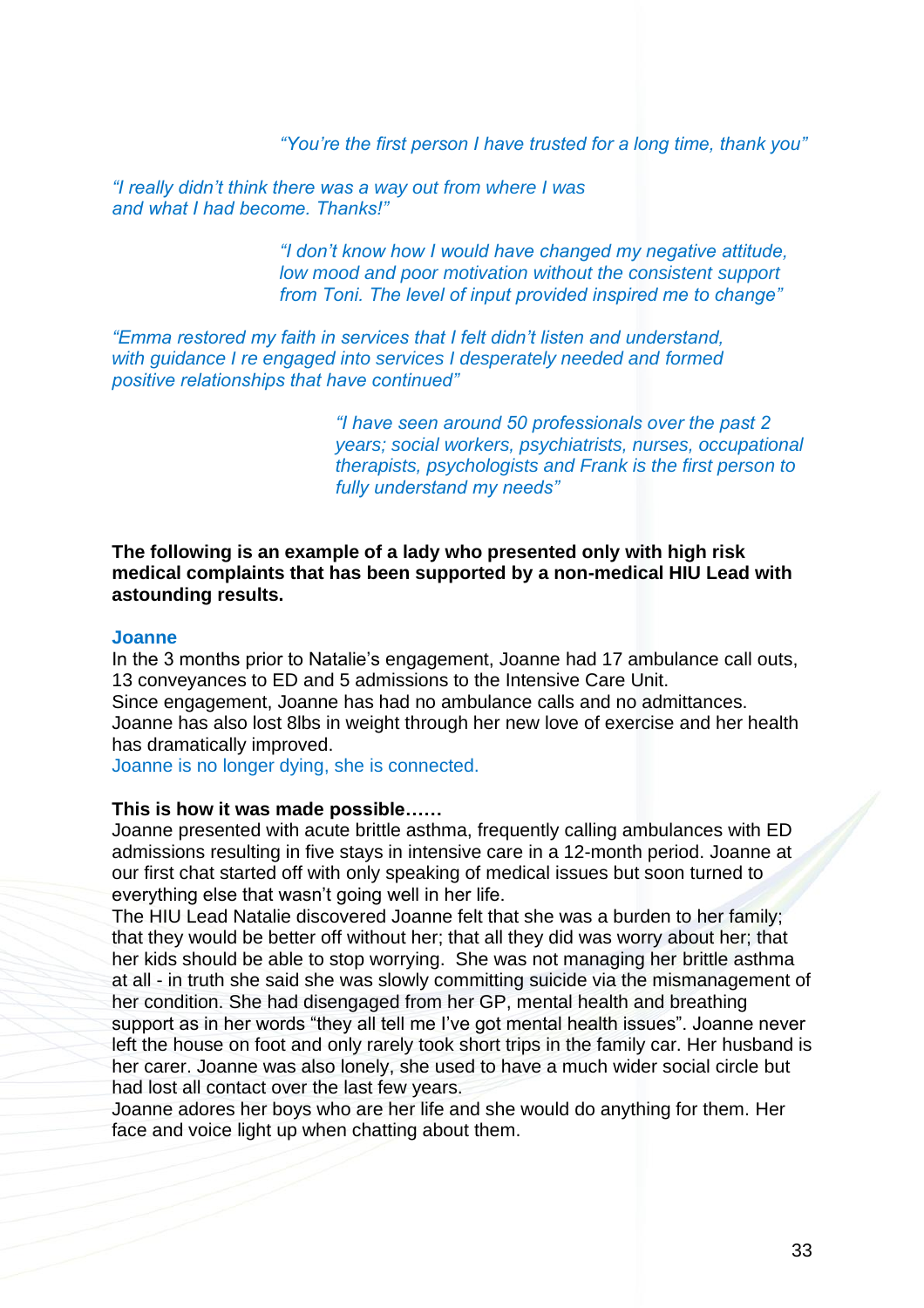She had lived a childhood full of neglect and abuse so is there any wonder the kindness of strangers in the form of paramedics and our NHS was so important to her?

After meeting her for the first time, Natalie encouraged her to walk to school the very next day to collect her youngest. Natalie rang the school (with consent) to let them know things were a little tough, but she also asked that when Joanne arrived could they please treat her like a queen and welcome her like an old friend. Within a week Joanne was walking daily to school and had made friends with people on her street. School also set up informal support for her youngest child.

Natalie attended her upcoming Consultant appointment with her and helped her chat about what was important to her and encouraged her consultant to look with fresh eyes. She was keen to have a medical procedure as she saw this as a way to help her fix her health. The professionals were not keen but agreed to seriously consider it if she was engaging with me.

Joanne also began attending her sons Taekwondo and in the coming weeks she expressed an interest to join but she lacked the funds to pay for the kit and membership. Through her social prescriber based at her GP we secured the funding; this also linked her positively back to her GP surgery. She could now join her son in the weekly lessons, something they had dearly both wanted.

Joanne was soon attending Taekwondo twice a week, a supportive group where the instructors understand Joanne's needs and don't let her push herself too far but encourage her to do just a little more. She trained really hard and at the end of March she had her first grading and passed with just one mark off a distinction! This was just 9 weeks after our first contact. Joanne used to go with her son, he has changed his mind, but Joanne still attends every week without fail.

Joanne has also invested in a step machine and an exercise bike so that she can improve her fitness and learning new Korean words and numbers.

She has begun to speak to her GP again about her mental health as she now recognises that this is a factor and it's just another part of her health. We have talked about lapses and relapse and she recognises now that she needs to manage all of her health. The trust we built very quickly and the chats about how we are amazed with how she has made it this far in life have built her up. She knows that she will have bad days and even then, she can call me so that things do not go back to how they were.

Joanne has recently attended a psychiatric assessment to help with her low mood and bad dreams. He has tweaked her meds which have levelled her, I am encouraging her to now seek therapy as the time is right to talk. She has had some mental health wobbles, but instead of burying her head in the sand she called the mental health helpline. Again, using appropriate pathways for the first time in a long time.

Joanne now has things to talk about with her husband as they are not always in together; he is proud of his wife and treats her to reward her also. For a lady who felt like she was a burden, to now feel her husband's pride is huge.

Joanne has made friends in her group and on the school run, she is amazed they really like her.

She has also been looking after a friend's dog and doing short walks, now she wants her own poodle, as they are less likely to upset her breathing.

The impact on the NHS is the huge cost saving in ambulance conveyances, ED attendance and non-elective admissions to ICU and the wards.